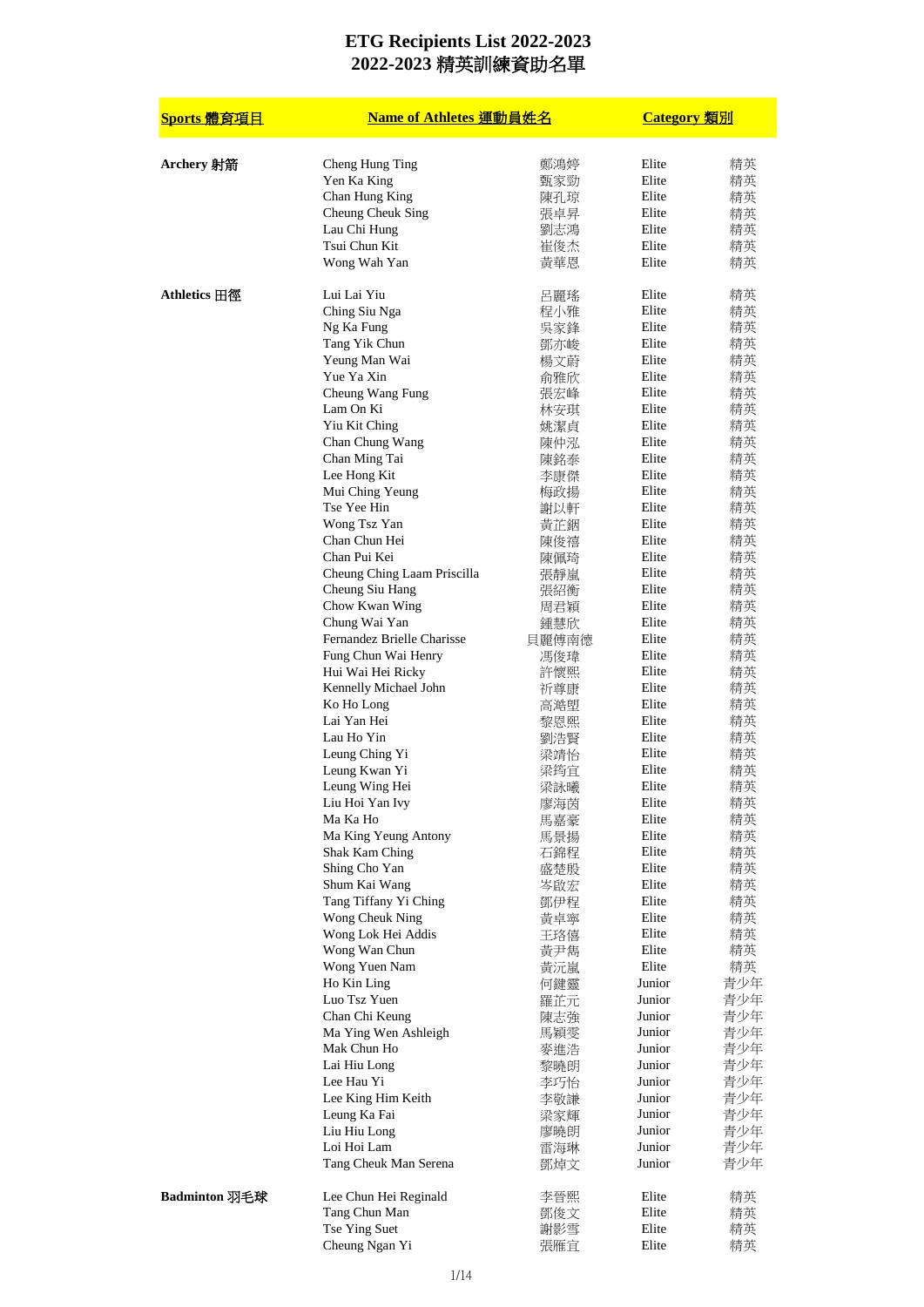| Sports 體育項目               | Name of Athletes 運動員姓名         |            | <b>Category</b> 類別 |          |
|---------------------------|--------------------------------|------------|--------------------|----------|
|                           | Law Cheuk Him                  | 羅卓謙        | Elite              | 精英       |
|                           | Lee Cheuk Yiu                  | 李卓耀        | Elite              | 精英       |
|                           | Ng Ka Long Angus               | 伍家朗        | Elite              | 精英       |
|                           | Wong Wing Ki Vincent           | 黃永棋        | Elite              | 精英       |
|                           | Yeung Shing Choi               | 楊盛才        | Elite              | 精英       |
|                           | Chang Tak Ching                | 張德正        | Elite              | 精英       |
|                           | Cheung Ying Mei                | 張櫻美        | Elite              | 精英       |
|                           | Ho Wai Lun                     | 何煒麟        | Elite              | 精英       |
|                           | Ng Tsz Yau                     | 吳芷柔        | Elite              | 精英       |
|                           | Ng Wing Yung                   | 吳詠瑢        | Elite              | 精英       |
|                           | Yeung Ming Nok                 | 楊銘諾        | Elite              | 精英       |
|                           | Yeung Nga Ting                 | 楊雅婷        | Elite              | 精英       |
|                           | Yeung Sum Yee                  | 楊芯宜        | Elite              | 精英       |
|                           | Yip Pui Yin                    | 葉姵延        | Elite              | 精英       |
|                           | Yuen Sin Ying<br>Chan Yin Chak | 袁倩瀅        | Elite<br>Elite     | 精英       |
|                           | Chow Hin Long                  | 陳延澤        | Elite              | 精英<br>精英 |
|                           | Fan Ka Yan                     | 鄒軒朗<br>范嘉茵 | Elite              |          |
|                           | Fu Chi Yan                     |            | Elite              | 精英       |
|                           | Leung Sze Lok                  | 傅智恩<br>梁詩樂 | Elite              | 精英       |
|                           | Leung Yuet Yee                 | 梁悅儀        | Elite              | 精英<br>精英 |
|                           | Li Kuen Hon                    | 李權翰        | Elite              | 精英       |
|                           | Lo Sin Yan Happy               | 盧善恩        | Elite              | 精英       |
|                           | Lui Chun Wai                   | 呂俊瑋        | Elite              | 精英       |
|                           | Lui Lok Lok                    | 呂樂樂        | Elite              | 精英       |
|                           | Mehta Saloni Samirbhai         |            | Elite              |          |
|                           |                                | 馬子雪        | Elite              | 精英<br>精英 |
|                           | Ng Shiu Yee                    | 吳卲頤        | Elite              |          |
|                           | Ng Tin Yan<br>Tsang Hiu Yan    | 吳天殷<br>曾曉昕 | Elite              | 精英<br>精英 |
|                           | Yau Mau Ying                   | 尤漫瑩        | Elite              | 精英       |
|                           | Yeung Pui Lam                  | 楊霈霖        | Elite              | 精英       |
|                           | Gunawan Jason                  | 吳英倫        | Junior             | 青少年      |
|                           | Cheung Yan Yu                  | 張欣愉        | Junior             | 青少年      |
|                           | Chan Wing Lam                  | 陳穎琳        | Junior             | 青少年      |
|                           | Chung Ching Cyrus              | 鍾晴         | Junior             | 青少年      |
|                           | Fu Chuen Po                    | 符傳寶        | Junior             | 青少年      |
|                           | Lam Ka To                      | 林家滔        | Junior             | 青少年      |
|                           | Lam Tsz To                     | 林子濤        | Junior             | 青少年      |
|                           | Liang Ka Wing                  | 梁珈穎        | Junior             | 青少年      |
|                           |                                |            |                    |          |
| <b>Beach Volleyball</b>   |                                |            |                    |          |
| 沙灘排球                      | Kong Cheuk Yee                 | 江卓儀        | Elite              | 精英       |
|                           | To Wing Tung                   | 杜詠彤        | Elite              | 精英       |
|                           | Ng Wing Laam                   | 吳詠嵐        | Junior             | 青少年      |
|                           | Wong Man Ching                 | 黃雯靖        | Junior             | 青少年      |
| <b>Billiard Sports 桌球</b> | Chau Hon Man                   | 周漢文        | Elite              | 精英       |
|                           | Cheung Ka Wai                  | 張家瑋        | Elite              | 精英       |
|                           | Cheung Yee Ting                | 張綺婷        | Elite              | 精英       |
|                           | Fong Mei Mei                   | 房薇薇        | Elite              | 精英       |
|                           | Fu Ka Chun Marco               | 傅家俊        | Elite              | 精英       |
|                           | Fung Kwok Wai                  | 馮國威        | Elite              | 精英       |
|                           | Ho Yee Ki                      | 何綺麒        | Elite              | 精英       |
|                           | Ip Wan In Jaique               | 葉蘊妍        | Elite              | 精英       |
|                           | Lee Chun Wai                   | 李俊威        | Elite              | 精英       |
|                           | Lee Tsz Ho                     | 李子豪        | Elite              | 精英       |
|                           | Ng On Yee                      | 吳安儀        | Elite              | 精英       |
|                           | So Man Yan                     | 蘇文欣        | Elite              | 精英       |
|                           | Wan Ka Kai                     | 溫家琪        | Elite              | 精英       |
|                           | Au Chi Wai                     | 區志偉        | Elite              | 精英       |
|                           | Chang Yu Kiu                   | 鄭宇喬        | Elite              | 精英       |
|                           | Chu Pui Ying                   | 朱佩瑩        | Elite              | 精英       |
|                           | Chan Ka Kin                    | 陳嘉健        | Elite              | 精英       |
|                           | Lin Tang Ho Alan               | 連騰浩        | Elite              | 精英       |
|                           | Lo Ho Sum                      | 盧浩琛        | Elite              | 精英       |
|                           | Yip Kin Ling                   | 葉建寧        | Elite              | 精英       |
|                           | Ip Tung Pong                   | 葉棟邦        | Elite              | 精英       |
|                           | Kong Bu Hong Andrew            | 江浡康        | Elite              | 精英       |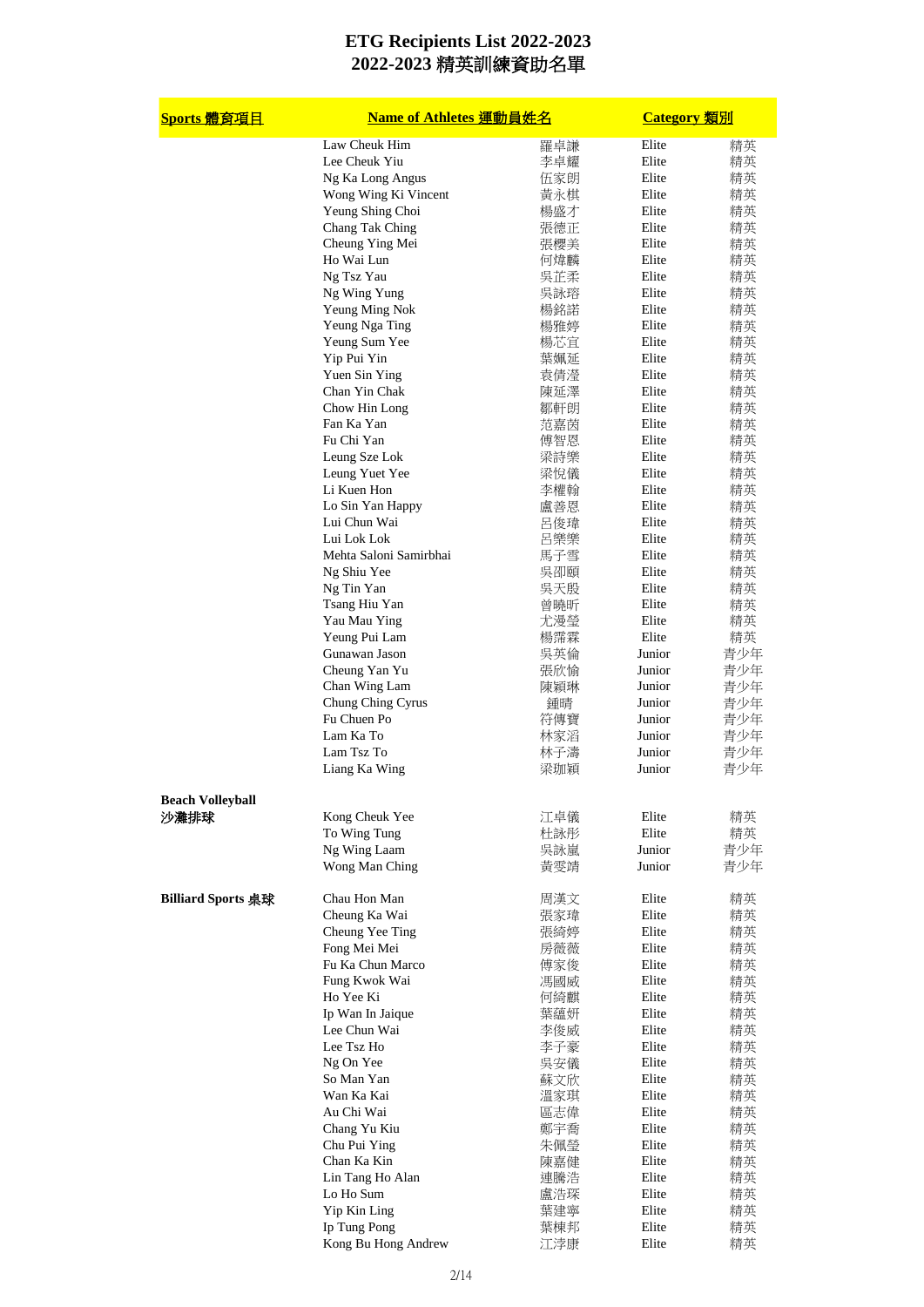| Sports 體育項目               | Name of Athletes 運動員姓名         |     | <b>Category</b> 類別 |     |
|---------------------------|--------------------------------|-----|--------------------|-----|
|                           | Tam Yun Fung                   | 譚潤峰 | Elite              | 精英  |
|                           | Fu Huan                        | 符歡  | Junior             | 青少年 |
|                           | Wan Kwok Ho                    | 溫國皓 | Junior             | 青少年 |
|                           | Woo Chun Hin                   | 胡俊軒 | Junior             | 青少年 |
|                           | Chan Lap Yan                   | 陳立仁 | Junior             | 青少年 |
|                           | Li Langyi Ryan                 | 李朗逸 | Junior             | 青少年 |
|                           | Pang Kai Nam                   | 彭啟南 | Junior             | 青少年 |
|                           | Wong Kwan Chun                 | 王均晉 | Junior             | 青少年 |
| Boxing 拳撃                 | Tso Sing Yu                    | 曹星如 | Elite              | 精英  |
| Canoe 獨木舟                 | Kwok Ka Wai                    | 郭嘉煒 | Elite              | 精英  |
|                           | Mok Yuen Fung                  | 莫沅峰 | Elite              | 精英  |
|                           | So Pak Yin                     | 蘇柏賢 | Elite              | 精英  |
| <b>Contract Bridge 橋牌</b> | Chan Pui Yi Pearlie            | 陳佩怡 | Elite              | 精英  |
|                           | Ho Hoi Tung                    | 何凱桐 | Elite              | 精英  |
|                           | Ho Wai Lam                     | 何煒霖 | Elite              | 精英  |
|                           | Koo Hor Yung Charmian          | 顧可容 | Elite              | 精英  |
|                           | Lai Wai Kit                    | 黎偉傑 | Elite              | 精英  |
|                           | Lau Pik Kin                    | 劉碧堅 | Elite              | 精英  |
|                           | Mak Kwok Fai                   | 麥國輝 | Elite              | 精英  |
|                           | Ng Chi Cheung                  | 吳子翔 | Elite              | 精英  |
|                           | Wong Wai Man Flora             | 黃慧敏 | Elite              | 精英  |
|                           | Yeung Hoi Ning                 | 楊凱寧 | Elite              | 精英  |
|                           | Tang Tsz In                    | 鄧芷妍 | Elite              | 精英  |
|                           | Tung Sau Yin Joyce             | 董秀賢 | Elite              | 精英  |
|                           | Chiu Wai Lap                   | 招偉立 | Elite              | 精英  |
|                           | Ip Yu Cheung                   | 葉宇翔 | Elite              | 精英  |
|                           | Mo Yee Sum                     | 毛怡琛 | Elite              | 精英  |
|                           | Sze Shun Sum                   | 施純森 | Elite              | 精英  |
|                           | Wai Chiu Fai                   | 韋昭暉 | Elite              | 精英  |
| Cycling 單車                | Lee Wai Sze                    | 李慧詩 | Elite              | 精英  |
|                           | Ko Siu Wai                     | 高肇蔚 | Elite              | 精英  |
|                           | Leung Chun Wing                | 梁峻榮 | Elite              | 精英  |
|                           | Leung Ka Yu                    | 梁嘉儒 | Elite              | 精英  |
|                           | Leung Wing Yee                 | 梁穎儀 | Elite              | 精英  |
|                           | Mow Ching Yin                  | 繆正賢 | Elite              | 精英  |
|                           | Pang Yao                       | 逄瑤  | Elite              | 精英  |
|                           | Yang Qianyu                    | 楊倩玉 | Elite              | 精英  |
|                           | Lau Wan Yau Vincent            | 劉允祐 | Elite              | 精英  |
|                           | Lee Sze Wing                   | 李思穎 | Elite              | 精英  |
|                           | Leung Bo Yee                   | 梁寶儀 | Elite              | 精英  |
|                           | Choy Hiu Fung                  | 蔡曉鋒 | Elite              | 精英  |
|                           | To Cheuk Hei                   | 杜棹熙 | Elite              | 精英  |
|                           | Kwan Tsz Kwan                  | 關旨君 | Elite              | 精英  |
|                           | Ng Pak Hang                    | 伍柏亨 | Elite              | 精英  |
|                           | Ng Sum Lui                     |     | Elite              |     |
|                           |                                | 吳森鐳 |                    | 精英  |
|                           | Tso Kai Kwong<br>Yeung Cho Yiu | 曹棨光 | Elite<br>Elite     | 精英  |
|                           |                                | 楊礎搖 |                    | 精英  |
|                           | Chan Kin Fung                  | 陳鍵烽 | Elite              | 精英  |
|                           | Ching Yin Shan                 | 程嬿珊 | Elite              | 精英  |
|                           | Chu Tsun Wai                   | 朱浚瑋 | Elite              | 精英  |
|                           | Lai Chun Kin                   | 賴俊健 | Elite              | 精英  |
|                           | Liang King Hung                | 梁敬鴻 | Elite              | 精英  |
|                           | Ng Sze Wing                    | 吳思穎 | Elite              | 精英  |
|                           | Lee Lok Man                    | 李洛文 | Junior             | 青少年 |
|                           | Tung Phoebe                    | 童森  | Junior             | 青少年 |
|                           | Yung Tsun Ho                   | 翁浚皓 | Junior             | 青少年 |
|                           | Cheung Li Tong Guardiola       | 張履檾 | Junior             | 青少年 |
|                           | Lau Joseph                     | 劉睿哲 | Junior             | 青少年 |
|                           | Lee Chun Hong                  | 李振康 | Junior             | 青少年 |
|                           | Lo Yee Kei                     | 羅依琦 | Junior             | 青少年 |
|                           | Mok Tsz Chun                   | 莫沚駿 | Junior             | 青少年 |
|                           | Tai Wai Hin                    | 戴偉軒 | Junior             | 青少年 |
|                           | Tse Kai To                     | 謝棨韜 | Junior             | 青少年 |
|                           | Wu Wai Kai                     | 胡偉鍇 | Junior             | 青少年 |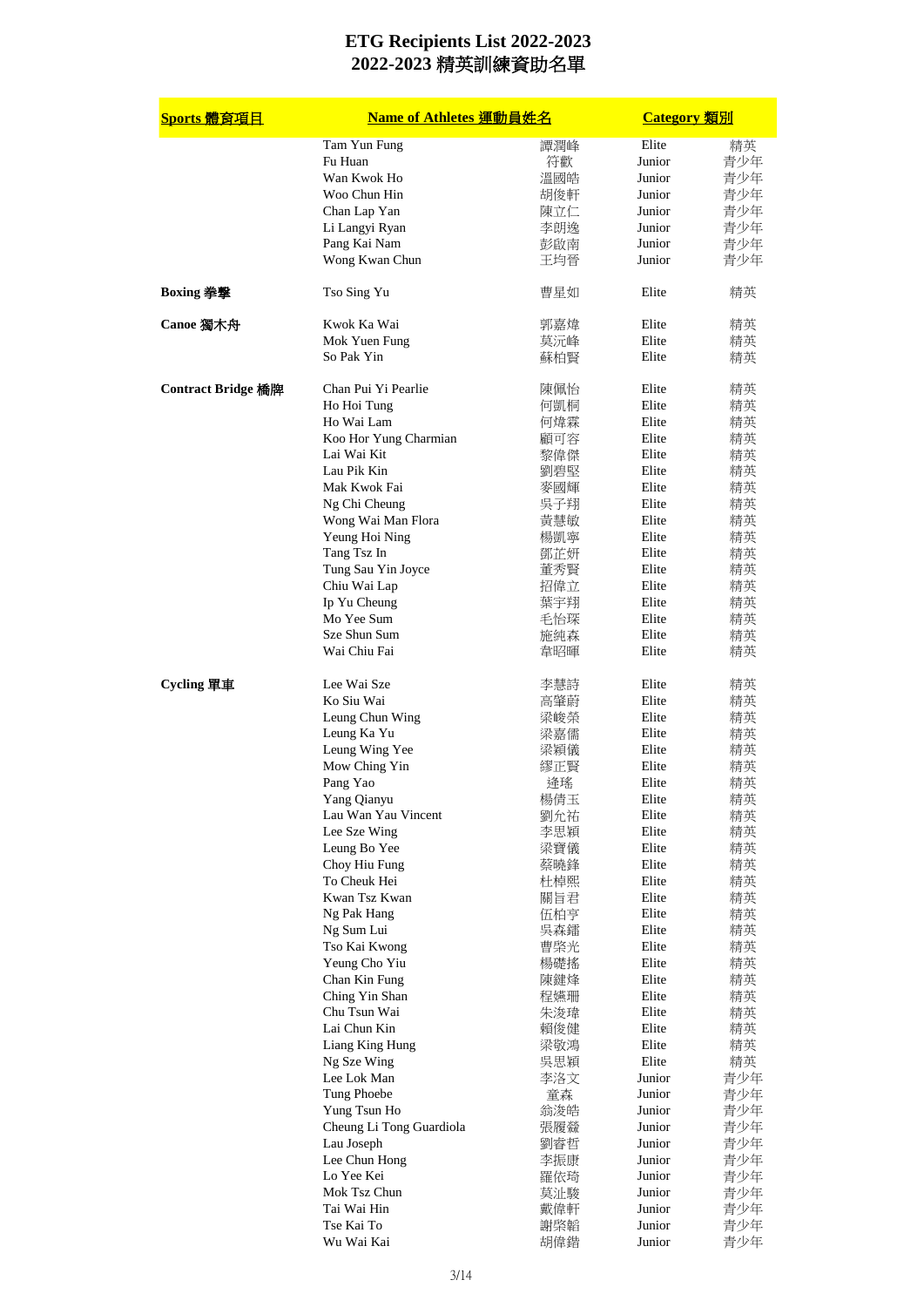| Sports 體育項目   | Name of Athletes 運動員姓名                  |            | <b>Category</b> 類別 |            |
|---------------|-----------------------------------------|------------|--------------------|------------|
| Equestrian 馬術 | Siu Wing Ying Jacqueline                | 蕭穎瑩        | Elite              | 精英         |
|               | Lai Jacqueline Jing-Man                 | 賴楨敏        | Elite              | 精英         |
|               | Lam Patrick<br>Leung Raena Hou Ling     | 林立信<br>梁巧羚 | Elite<br>Elite     | 精英<br>精英   |
|               | Ho Thomas Edward Heffernan              | 何誕華        | Elite              | 精英         |
|               | De Lyra Clarissa Christine Luke         | 黎嘉怡        | Elite              | 精英         |
|               | Fardel Nicole Michele                   | 吳蓓華        | Elite              | 精英         |
|               | Ho Yuen Yan Annie                       | 何苑欣        | Elite              | 精英         |
|               | Lin Yin Daniella                        | 凌慇         | Elite              | 精英         |
|               | Ma Melinda Lin                          | 馬琳         | Elite              | 精英         |
|               | Su Yu Xuan                              | 蘇昱軒        | Elite              | 精英         |
|               | Chan Samantha Grace<br>Chan Ming Yan    | 陳萃彥<br>陳鳴恩 | Junior<br>Junior   | 青少年<br>青少年 |
|               | Cheung Yee Hannah                       | 張怡         | Junior             | 青少年        |
|               | Chung Pan Yu                            | 鍾斌宇        | Junior             | 青少年        |
|               | Clements Alanna Maya Gidumal            | 金愛娜        | Junior             | 青少年        |
|               | Lee Sin Yu Natasha                      | 李善榆        | Junior             | 青少年        |
|               | Li Michelle                             | 李梓盈        | Junior             | 青少年        |
|               | Wong Isaac Sheung Yee                   | 黃尚頤        | Junior             | 青少年        |
|               | Capol Vincent Zi Xiang                  | 鍾子翔        | Junior             | 青少年        |
|               | Cheng Kai Hei Yuddy                     | 鄭楷曦        | Junior<br>Junior   | 青少年        |
|               | Ip Yau Tung Charmaine<br>Lam Han Yao    | 葉宥彤<br>林漢耀 | Junior             | 青少年<br>青少年 |
|               | Qian Anita Tsz Yan                      | 錢梓欣        | Junior             | 青少年        |
|               | Wong Owen Tsz Yee                       | 黃籽頤        | Junior             | 青少年        |
| Fencing 劍擊    | Cheung Ka Long                          | 張家朗        | Elite              | 精英         |
|               | Kong Man Wai Vivian                     | 江旻憓        | Elite              | 精英         |
|               | Chang Chi Hin Cyrus                     | 陳智軒        | Elite<br>Elite     | 精英         |
|               | Cheung Siu Lun<br>Choi Chun Yin Ryan    | 張小倫<br>蔡俊彥 | Elite              | 精英<br>精英   |
|               | Chu Ka Mong                             | 朱嘉望        | Elite              | 精英         |
|               | Hsieh Kaylin Sin Yan                    | 佘繕妡        | Elite              | 精英         |
|               | Lee Chak Fung Terence                   | 李澤峰        | Elite              | 精英         |
|               | Lin Yik Hei Coco                        | 連翊希        | Elite              | 精英         |
|               | Liu Firen                               | 廖文希        | Elite              | 精英         |
|               | Low Ho Tin                              | 羅浩天        | Elite              | 精英         |
|               | Ng Lok Wang Lawrence<br>Yeung Chi Ka    | 吳諾弘<br>楊子加 | Elite<br>Elite     | 精英<br>精英   |
|               | Au Sin Ying                             | 歐倩瑩        | Elite              | 精英         |
|               | Chan Yin Fei                            | 陳彥霏        | Elite              | 精英         |
|               | Cheng Hiu Wai Valerie                   | 鄭曉為        | Elite              | 精英         |
|               | Cheung Kimberley Vanessa                | 張楚瑩        | Elite              | 精英         |
|               | Fong Hoi Sun                            | 方凱申        | Elite              | 精英         |
|               | Ho Wai Hang                             | 何瑋桁        | Elite              | 精英         |
|               | Lai Clarence Ka Tsun<br>Lam Hin Wai     | 黎家俊<br>林衍蕙 | Elite<br>Elite     | 精英<br>精英   |
|               | Ng Ho Tin                               | 吳浩天        | Elite              | 精英         |
|               | Wu Sophia                               | 符妤名        | Elite              | 精英         |
|               | Ho Sze Long Aaron                       | 何思朗        | Elite              | 精英         |
|               | Chan Kyle                               | 陳建雄        | Elite              | 精英         |
|               | Chan Wai Ling                           | 陳渭泠        | Elite              | 精英         |
|               | Chau Chak Hin Nicholas                  | 周澤軒        | Elite              | 精英         |
|               | Chiu Man To                             | 招文韜        | Elite<br>Elite     | 精英         |
|               | Chow Chung Hei<br>Iam Jethro            | 周頌羲<br>任俊霖 | Elite              | 精英<br>精英   |
|               | Kam Chun Ho                             | 甘俊豪        | Elite              | 精英         |
|               | Kuan Yu Ching                           | 關渝澄        | Elite              | 精英         |
|               | Lau Ho Fung                             | 劉昊峯        | Elite              | 精英         |
|               | Lau Wing Yi                             | 劉穎怡        | Elite              | 精英         |
|               | Shum Lai Hin Fenton                     | 沈豊軒        | Elite              | 精英         |
|               | Yau Himson                              | 游晋鳴        | Elite              | 精英         |
|               | Chan Cheuk Him                          | 陳卓謙        | Junior<br>Junior   | 青少年<br>青少年 |
|               | Chan Tsz Ching<br>Chang Hoi Chun Adrian | 陳祉澄<br>張愷駿 | Junior             | 青少年        |
|               | Cheung Ngo Chun Chris                   | 蔣翱駿        | Junior             | 青少年        |
|               | Chu Wing Kiu                            | 朱詠翹        | Junior             | 青少年        |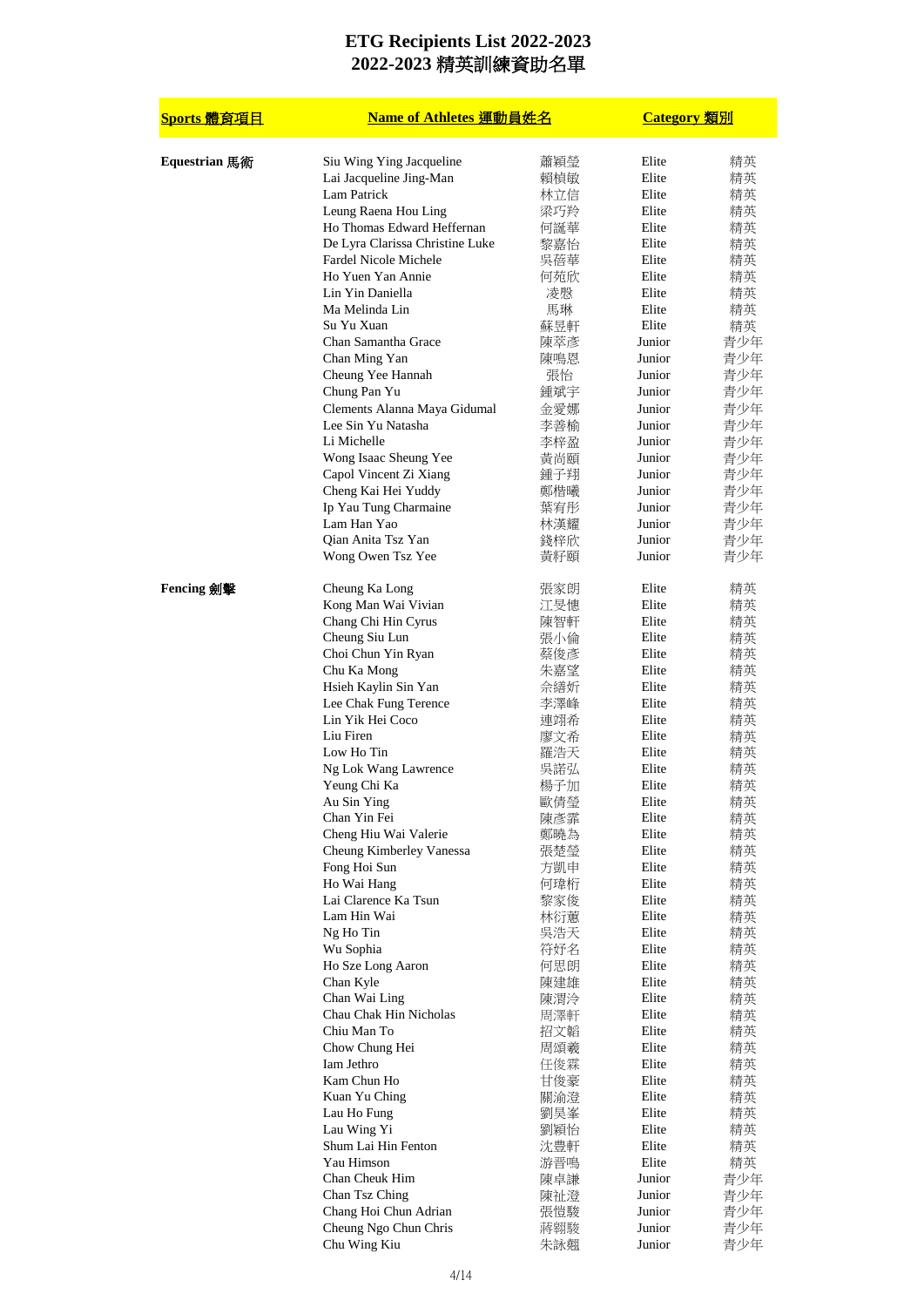| Sports 體育項目   | Name of Athletes 運動員姓名<br><b>Category</b> 類別 |                 |                  |            |
|---------------|----------------------------------------------|-----------------|------------------|------------|
|               | Ho Hon Kiu                                   | 何翰橋             | Junior           | 青少年        |
|               | Ho Tik Lam Debbie                            | 何迪琳             | Junior           | 青少年        |
|               | Ko Christelle Joy                            | 高珮慈             | Junior           | 青少年        |
|               | Kwok Yan Kei                                 | 郭昕祺             | Junior           | 青少年        |
|               | Leung Lok Man Laren                          | 梁洛文             | Junior           | 青少年        |
|               | Ma Gillian Ho Chee                           | 馬暤孜             | Junior           | 青少年        |
|               | Wong Chun Hin                                | 黃雋軒             | Junior           | 青少年        |
|               | Wong Shams                                   | 黃琛之             | Junior           | 青少年        |
|               | Yung Long Ching                              | 容朗靜             | Junior           | 青少年        |
|               | Cheng Tit Nam                                | 鄭鐵男             | Junior           | 青少年        |
|               | Wong Chun Chit                               | 黃俊捷             | Junior           | 青少年        |
|               | Fan Linna                                    | 范琳娜             | Junior           | 青少年        |
|               | Lau Yee Hang                                 | 劉以恆             | Junior           | 青少年        |
|               | Ng Ting Hin                                  | 吳霆賽             | Junior           | 青少年        |
|               | Chan Lok Hei Royce                           | 陳樂熹             | Junior           | 青少年        |
|               | Chan Nok Sze Daphne                          | 陳諾思             | Junior           | 青少年        |
|               | Choy Lucas Brendan                           | 蔡孝銳             | Junior           | 青少年        |
|               | Leung Ya Lei Janelle                         | 梁雅蕾             | Junior           | 青少年        |
|               | Chan Ho Tin                                  | 陳浩天             | Junior           | 青少年        |
|               | Chan Leung Ho                                | 陳良豪             | Junior<br>Junior | 青少年        |
|               | Choi Shun Hei                                | 蔡信希             |                  | 青少年        |
|               | Lau Ho Yin                                   | 劉顥然<br>梁天晴      | Junior           | 青少年<br>青少年 |
|               | Leung Tin Ching<br>Ng Cheuk Yau              |                 | Junior<br>Junior |            |
|               |                                              | 吳卓輶             |                  | 青少年<br>青少年 |
|               | Wong Ching Sum                               | 黃靖芯             | Junior           |            |
|               | Chan Adrian                                  | 陳正嵐             | Junior           | 青少年        |
|               | Chen Hailin                                  | 陳海琳             | Junior           | 青少年        |
|               | Cheng Lok Yan                                | 鄭洛恩             | Junior           | 青少年        |
|               | Cheng Nga Chi                                | 鄭雅之             | Junior           | 青少年        |
|               | Cheung Ho Huen                               | 張可萱             | Junior           | 青少年        |
|               | Chung Wan Yin                                | 莊韻諺             | Junior           | 青少年        |
|               | Chung Yan Yu                                 | 鍾炘妤             | Junior           | 青少年        |
|               | Fong Sum Sophia                              | 方心              | Junior<br>Junior | 青少年<br>青少年 |
|               | Ho Pak Lam Hugo<br>Kwan Yee Man              | 何柏霖             | Junior           |            |
|               |                                              | 關爾敏             | Junior           | 青少年        |
|               | Lai Hei Ching Holly<br>Lai Hiu Tung          | 黎熙晴             | Junior           | 青少年        |
|               | Lee Chun Lam Marco                           | 黎曉瞳             | Junior           | 青少年<br>青少年 |
|               | Leung Chin Yu                                | 李俊林<br>梁千<br>ার | Junior           | 青少年        |
|               | Li Chi Wing                                  | 李智穎             | Junior           | 青少年        |
|               | Sit Summer Fay                               | 薜雅齊             | Junior           | 青少年        |
|               | So Man Him Elroy                             | 蘇文謙             | Junior           | 青少年        |
|               | So Wing Tung                                 |                 | Junior           | 青少年        |
|               | Tse Hong Wang                                | 蘇泳桐<br>謝匡泓      | Junior           | 青少年        |
|               | Wong Sze Yan Nicole                          |                 | Junior           | 青少年        |
|               | Yap Dominic Mark                             | 黃詩炘<br>葉柏濤      | Junior           | 青少年        |
|               | Yip Justin                                   | 葉梓浩             | Junior           | 青少年        |
|               | Yuen Nok Man                                 | 袁諾文             | Junior           | 青少年        |
|               |                                              |                 |                  |            |
| Golf 高爾夫球     | Chan Tsz Ching Tiffany                       | 陳芷澄             | Elite            | 精英         |
|               | Kho Taichi                                   | 許龍一             | Elite            | 精英         |
|               | Hak Shun Yat                                 | 黑純一             | Elite            | 精英         |
|               | Han Sophie                                   | 韓紫琳             | Elite            | 精英         |
|               | Tam Yik Ching                                | 譚亦晴             | Elite            | 精英         |
|               | Zhuo Tianwei                                 | 卓天偉             | Junior           | 青少年        |
|               | Lam Markus Zachary                           | 林竤希             | Junior           | 青少年        |
|               |                                              |                 |                  |            |
| Gymnastics 體操 | Shek Wai Hung                                | 石偉雄             | Elite            | 精英         |
|               | Jim Man Hin                                  | 詹文軒             | Elite            | 精英         |
|               | Ng Kiu Chung                                 | 吳翹充             | Elite            | 精英         |
|               | Ng Yan Yin                                   | 吳恩言             | Elite            | 精英         |
|               | Chan Cheuk Lam                               | 陳卓琳             | Elite            | 精英         |
|               | Cheng Lai Chun                               | 鄭勵臻             | Elite            | 精英         |
|               | Lee Man Hin Frankie                          | 李萬軒             | Elite            | 精英         |
|               | Mui Feng Julian                              | 梅豐              | Elite            | 精英         |
|               | Ng Ka Ki                                     | 吳家祺             | Elite            | 精英         |
|               | Wong Chun Hei Vincent                        | 黃俊熙             | Elite            | 精英         |
|               | Wong Hiu Ying Angel                          | 黃曉盈             | Elite            | 精英         |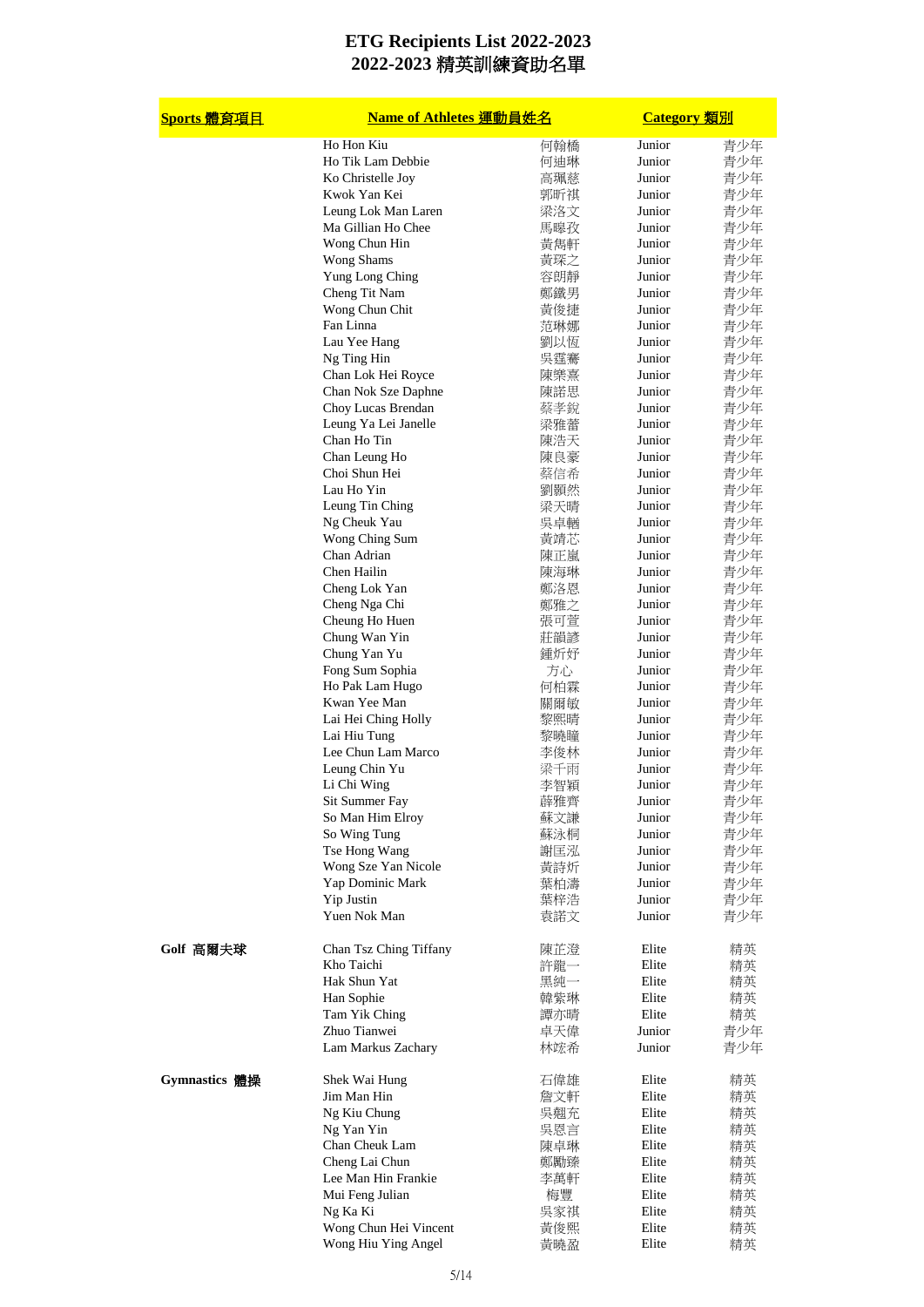| Sports 體育項目  | Name of Athletes 運動員姓名                     | <b>Category</b> 類別 |                  |            |
|--------------|--------------------------------------------|--------------------|------------------|------------|
|              | Fung O Long Andrew                         | 馮奧朗                | Junior           | 青少年        |
|              | Cheung Ching                               | 張正                 | Junior           | 青少年        |
|              | Chu Pak Chun                               | 朱柏臻                | Junior           | 青少年        |
|              | Fung Long Ching                            | 馮朗晴                | Junior           | 青少年        |
|              | Hung Ka Yi                                 | 洪嘉怡                | Junior           | 青少年        |
|              | Inukai Aru                                 | 犬養愛瑠               | Junior           | 青少年        |
|              | Ko Tin Nam                                 | 高天嵐                | Junior           | 青少年        |
|              | Lam Kai Wing                               | 林佳穎                | Junior           | 青少年        |
|              | Lee Man Ching Cass                         | 李泯澄                | Junior           | 青少年        |
|              | Ma Wai Yin                                 | 馬蔚妍                | Junior           | 青少年        |
|              | Mook Esmee Siebrig                         | 穆顏漪鎂               | Junior           | 青少年        |
|              | Tong Ching                                 | 唐澄                 | Junior           | 青少年        |
|              | Tsang Ho Sum                               | 曾灝琛                | Junior           | 青少年        |
|              | Tsui Sum                                   | 徐心                 | Junior           | 青少年        |
|              | Wong Pleroma Kaka                          | 黃恩晞                | Junior           | 青少年        |
|              | Wong Vanessa                               | 黃靖晴                | Junior           | 青少年        |
|              | Wong Yin                                   | 黃嫣                 | Junior           | 青少年        |
|              | Wong Yuk Lam                               | 黃昱霖                | Junior           | 青少年        |
|              | Wu Man Kei Tanya                           | 胡珉萁                | Junior           | 青少年        |
| Handball 手球  | Ng Chak Pan                                | 吳澤斌                | Junior           | 青少年        |
|              | Ng Kwan Lam                                | 吳坤霖                | Junior           | 青少年        |
|              | Shek Ming Chak Rocky                       | 石銘澤                | Junior           | 青少年        |
|              | Sieh Ho Fung                               | 薛浩鋒                | Junior           | 青少年        |
|              | Wong Long Lau                              | 黃塱鎏                | Junior           | 青少年        |
|              | Chan Wing Hei Kent                         | 陳永曦                | Junior           | 青少年        |
|              | Chen Ka Hei                                | 陳嘉熙                | Junior           | 青少年        |
|              | Fung Chi Chung                             | 馮智聰                | Junior           | 青少年        |
|              | Kong Lik Wai                               | 江力為                | Junior           | 青少年        |
|              | Kwan Kin Fai                               | 關健輝                | Junior           | 青少年        |
|              | Leung Hoi Kiu                              | 梁凱喬                | Junior           | 青少年        |
|              |                                            |                    | Junior           |            |
|              | Leung Pak Long<br>Mo Tik To                | 梁栢朗                | Junior           | 青少年        |
|              |                                            | 巫迪濤                |                  | 青少年        |
|              | So Chun Hin<br>Yip Chi Kuen                | 蘇俊軒<br>葉滋權         | Junior<br>Junior | 青少年<br>青少年 |
| Judo 柔道      | Leung Po Sum                               | 梁寶心                | Elite            | 精英         |
|              | Tsui Shuk Ki                               | 徐淑琪                | Elite            | 精英         |
|              | Chan Yee Lam Elim                          | 陳以琳                | Junior           | 青少年        |
|              | Chow Ka Yau Leon Taylor                    | 周嘉祐                | Junior           | 青少年        |
|              | Lai Yiu Long                               | 黎耀朗                | Junior           | 青少年        |
|              | Lam Miu Ting Catherine                     | 林妙婷                | Junior           | 青少年        |
|              | Leung Hiu Fung                             | 梁曉楓                | Junior           | 青少年        |
|              | Mak Hong Nin                               |                    | Junior           |            |
|              |                                            | 麥康年                | Junior           | 青少年        |
|              | Yeung Nok Lam                              | 楊諾琳                |                  | 青少年        |
| Karatedo 空手道 | Lau Mo Sheung Grace<br>Cheng Tsz Man Chris | 劉慕裳<br>鄭子文         | Elite<br>Elite   | 精英<br>精英   |
|              | Choi Wan Yu                                |                    | Elite            |            |
|              |                                            | 蔡韻瑜                |                  | 精英         |
|              | Lau Chi Ming                               | 劉知名                | Elite            | 精英         |
|              | Ma Ka Man                                  | 馬嘉敏                | Elite            | 精英         |
|              | Tsang Yee Ting                             | 曾綺婷                | Elite            | 精英         |
|              | Wu Lok Man                                 | 胡樂敏                | Elite            | 精英         |
|              | Hau Chun                                   | 侯俊                 | Elite            | 精英         |
|              | Hung Ho Wai Howard                         | 洪晧崴                | Elite            | 精英         |
|              | Lee Chun Ho                                | 李振豪                | Elite            | 精英         |
|              | Tung Yee Yin                               | 董依然                | Elite            | 精英         |
|              | Wong Cheuk Lee                             | 黃卓莉                | Elite            | 精英         |
|              | Wong Sze Man                               | 王思敏                | Elite            | 精英         |
|              | Leung Shing Ho                             | 梁城誥                | Elite            | 精英         |
|              | Chau Ka Him                                | 周家謙                | Elite            | 精英         |
|              | Chung Yeung Chuen                          | 鍾揚筌                | Elite            | 精英         |
|              | Ho Kai Yan                                 | 何佳恩                | Elite            | 精英         |
|              | Lo Sum Man                                 | 羅心汶                | Elite            | 精英         |
|              | Cheung Chu Ngan                            | 張珠銀                | Elite            | 精英         |
|              | Wai Kwok Ying                              | 衛國英                | Elite            | 精英         |
|              | Cheng Hui Pan                              | 鄭栩彬                | Junior           | 青少年        |
|              | Chow Hei Wood                              | 周曦活                | Junior           | 青少年        |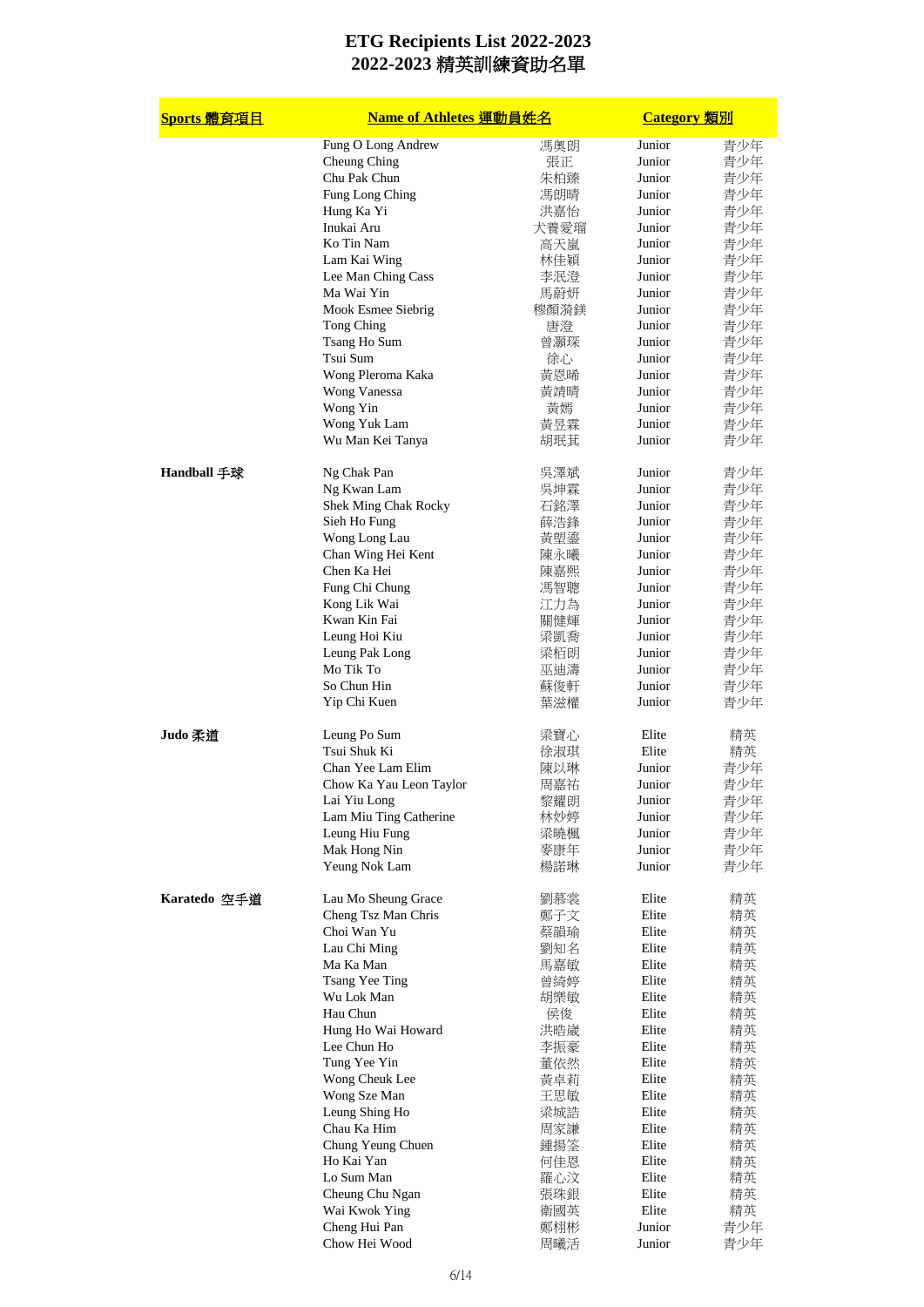| <u>Sports 體育項目</u> | Name of Athletes 運動員姓名                             |      | Category 類別 |          |
|--------------------|----------------------------------------------------|------|-------------|----------|
|                    | Li Chi Kong                                        | 李智剛  | Junior      | 青少年      |
|                    | Tang Yu Hin                                        | 鄧宇軒  | Junior      | 青少年      |
|                    | Kwok Ho Him                                        | 郭灝謙  | Junior      | 青少年      |
|                    | Tsang Pak Yin                                      | 曾栢賢  | Junior      | 青少年      |
|                    | Chan Tsz Hin                                       | 陳梓軒  | Junior      | 青少年      |
|                    | Ma Hei Yu                                          | 馬晞如  | Junior      | 青少年      |
|                    | Chiang Sin Yi                                      | 蔣先怡  | Junior      | 青少年      |
|                    | Chiu Chun Yin                                      | 招俊然  | Junior      | 青少年      |
|                    | Yung Sienna Nam                                    | 翁楠   | Junior      | 青少年      |
|                    |                                                    |      |             |          |
| Mountaineering 攀山  | Au Chi Fung                                        | 歐智鋒  | Elite       | 精英       |
|                    | Chan Cheung Chi Shoji                              | 陳翔志  | Elite       | 精英       |
|                    | Ho Cheuk Hei                                       | 何卓希  | Elite       | 精英       |
|                    | Yau Ka Chun                                        | 游嘉俊  | Elite       | 精英       |
|                    | Wong Cheuk Nam                                     | 黃卓楠  | Junior      | 青少年      |
|                    | Chung Man Hei                                      | 鍾文禧  | Junior      | 青少年      |
|                    | Lau Tsz Kiu                                        | 劉子翹  | Junior      | 青少年      |
|                    | Ling Wai Mui                                       | 凌慧梅  | Junior      | 青少年      |
|                    | Wong Tseng Shun                                    | 黃淨淳  | Junior      | 青少年      |
|                    | Yiu Siu Kuk Cirrus                                 | 余小曲  | Junior      | 青少年      |
| Roller Sports 滾軸運動 | Luk Chun Yin                                       | 陸俊彥  | Elite       | 精英       |
|                    | Ho Tin Yeung Manuel                                | 何天仰  | Junior      | 青少年      |
| Rowing 賽艇          | Chau Yee Ping                                      | 周義評  | Elite       | 精英       |
|                    | Chiu Hin Chun                                      | 趙顯臻  | Elite       | 精英       |
|                    | Lam San Tung                                       | 林新棟  | Elite       | 精英       |
|                    | Chan Chi Fung                                      | 陳至鋒  | Elite       | 精英       |
|                    | Wong Ho Yin                                        | 黃浩然  | Elite       | 精英       |
|                    | Wong Wai Chun                                      | 王瑋駿  | Elite       | 精英       |
|                    | Chan Yuk Man                                       | 陳鈺文  | Elite       | 精英       |
|                    | Hung Wing Yan Winne                                | 洪詠甄  | Elite       | 精英       |
|                    | <b>Burley Claire Susan</b>                         | 白麗琪  | Elite       | 精英       |
|                    | Chan Tik Lun                                       | 陳廸麟  | Elite       | 精英       |
|                    | Cheung Hoi Lam                                     | 張海琳  | Elite       | 精英       |
|                    | Lee Chun Heng                                      | 李浚亨  | Elite       | 精英       |
|                    | Leung King Wan                                     | 梁瓊允  | Elite       | 精英       |
|                    | Leung Wing Wun                                     | 梁穎桉  | Elite       | 精英       |
|                    | To Siu Po                                          | 杜兆保  | Elite       | 精英       |
|                    | Wong Lok Yiu                                       | 黃樂堯  | Elite       | 精英       |
|                    | Wong Sheung Yee                                    | 貢湘儀  | Elite       | 精英       |
|                    | Poon O Yu                                          | 潘柯羽  | Junior      | 青少年      |
|                    | Chen Pak Hong                                      | 陳柏匡  | Junior      | 青少年      |
|                    | Do Mei Yuk                                         | 杜美玉  | Junior      | 青少年      |
|                    | Head Jaden Li                                      | 夏赫   | Junior      | 青少年      |
| Rugby 欖球           | Men's 7-a-side                                     |      |             |          |
|                    | Coverdale Michael Richard                          | 高凡迪爾 | Elite       | 精英       |
|                    | Denmark Max Cameron                                | 丹馬克  | Elite       | 精英       |
|                    | <b>Herbert Liam Thomas</b>                         | 靴貝特  | Elite       | 精英       |
|                    | Hood James Paul                                    | 荷迪   | Elite       | 精英       |
|                    | Jones Lee Ross                                     | 李忠斯  | Elite       | 精英       |
|                    | Kwok Pak Nga Eric                                  | 郭柏雅  | Elite       | 精英       |
|                    | Lee Ka To Cado                                     | 李卡度  | Elite       | 精英       |
|                    | Nardoni Alessandro                                 | 虎拿當尼 | Elite       | 精英       |
|                    | Rimene Benjamin Reihana                            | 黎萬利  | Elite       | 精英       |
|                    | Stiles Hugo Eden                                   | 史戴爾斯 | Elite       | 精英       |
|                    | Woodward Max John                                  | 禾獲特  | Elite       | 精英       |
|                    | Yiu Kam Shing                                      | 姚錦成  | Elite       | 精英       |
|                    | <b>Boucaut Kane</b>                                |      | Elite       | 精英       |
|                    | <b>Brien Sebastian Riley</b>                       |      | Elite       | 精英       |
|                    | Christie James Murray                              | 蔡紀駿  | Elite       | 精英       |
|                    | MacKinlay-West Pierce Ian                          |      | Elite       | 精英       |
|                    |                                                    |      | Elite       |          |
|                    | McCullough Callum James                            |      | Elite       | 精英       |
|                    | McQueen Alexander Robert<br>McQueen Thomas William | 麥堅力  | Elite       | 精英       |
|                    | Sayers Harry John James                            | 湯麥堅  | Elite       | 精英       |
|                    | Webb Russell Elliot                                | 韋兆新  | Elite       | 精英<br>精英 |
|                    |                                                    |      |             |          |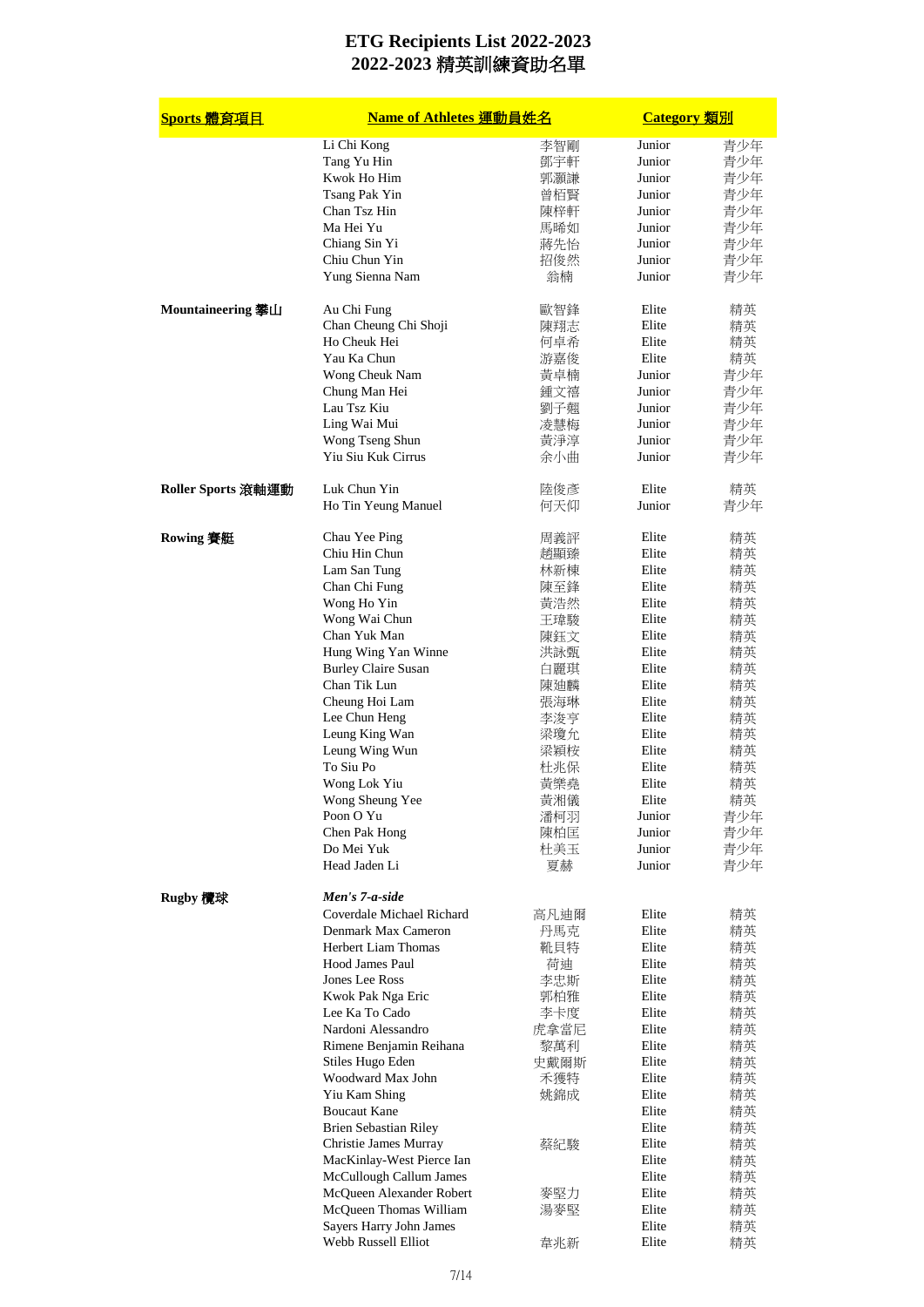| <u>Sports 體育項目</u> | Name of Athletes 運動員姓名                            |      | <b>Category</b> 類別 |            |
|--------------------|---------------------------------------------------|------|--------------------|------------|
|                    | <b>Abbott Jack Samson</b>                         |      | Elite              | 精英         |
|                    | Fong Kit Fung                                     | 房傑鋒  | Elite              | 精英         |
|                    | Mak Kwai Chung                                    | 麥季聰  | Elite              | 精英         |
|                    | Phillips D. Bryn                                  |      | Elite              | 精英         |
|                    | Boy's $U-20$ 7-a-side                             |      |                    |            |
|                    | Doherty Liam Martin                               |      | Junior             | 青少年        |
|                    | Fung Ka Him                                       |      | Junior             | 青少年        |
|                    | Laidler Pat Joe Harry                             | 黎卓仁  | Junior             | 青少年        |
|                    | MBA OYANA Juan Esono                              |      | Junior             | 青少年        |
|                    | Ng Siu Lung                                       | 伍兆隆  | Junior             | 青少年        |
|                    | Tabahki Komail                                    |      | Junior             | 青少年        |
|                    | Cheung Camill Martin Marie                        |      | Junior             | 青少年        |
|                    | Chiu Chun Kwai                                    | 趙晉逵  | Junior             | 青少年        |
|                    | Chui Wai Lap                                      | 徐葦立  | Junior             | 青少年        |
|                    | Condon Fergus                                     |      | Junior             | 青少年        |
|                    | Eden Justin                                       |      | Junior             | 青少年        |
|                    | Elliot Blake Philip Peter                         |      | Junior             | 青少年        |
|                    | Kee James-Alexander                               |      | Junior             | 青少年        |
|                    | Lin Chan Mun Hassan Raza                          |      | Junior             | 青少年        |
|                    | Perri Ettore Phearum Garnaut                      |      | Junior             | 青少年        |
|                    |                                                   |      | Junior             | 青少年        |
|                    | Peyrissaguet Thomas<br>Rossouw Chad               |      |                    |            |
|                    |                                                   |      | Junior             | 青少年        |
|                    | Wnek Cooper Vincent Paul                          |      | Junior             | 青少年        |
|                    | <b>Women 7's Team</b>                             |      |                    |            |
|                    | Au Yeung Sin Yi                                   | 歐陽倩怡 | Elite              | 精英         |
|                    | Chan Chloe                                        | 陳穎   | Elite              | 精英         |
|                    | Chan Chor Ki Stephanie                            | 陳楚琪  | Elite              | 精英         |
|                    | Chan Tsz Ching Agnes                              | 陳芷晴  | Elite              | 精英         |
|                    | Cheng Ka Chi Christy                              | 鄭家慈  | Elite              | 精英         |
|                    | Chong Ka Yan                                      | 莊嘉欣  | Elite              | 精英         |
|                    | Chow Mei Nam                                      | 鄒美楠  | Elite              | 精英         |
|                    | Forrest Shanna Sanman                             | 霍山文  | Elite              | 精英         |
|                    | Ho Jessica Wai On                                 | 何維銨  | Elite              | 精英         |
|                    | Hui Man Ling                                      | 許文玲  | Elite              | 精英         |
|                    | Li Nim Yan Melody Blessing                        | 李念殷  | Elite              | 精英         |
|                    | Lynam Sabay Isabella                              |      | Elite              | 精英         |
|                    | Nam Ka Man                                        | 監嘉敏  | Elite              | 精英         |
|                    | Olson-Thorne Natasha Shangwe                      | 高香慧  | Elite              | 精英         |
|                    | Poon Hoi Yan                                      | 潘凱恩  | Elite              | 精英         |
|                    | Rivers Gabriella Eleanor Mary                     | 河春花  | Elite              | 精英         |
|                    | Sham Wai Sum                                      | 岑惠心  | Elite              | 精英         |
|                    | Tse Wing Kiu                                      | 謝詠翹  | Elite              | 精英         |
|                    | Wright Rosanna Jean                               |      | Elite              | 精英         |
|                    | Eden Jessica                                      | 伊洁茜  | Elite              | 精英         |
|                    | Baltazar Chole Noelle Barcellano                  |      | Elite              | 精英         |
|                    | Girls U20 7-a-side Team                           |      |                    |            |
|                    | Fung Hoi Ching Jasmine                            | 馮凱晴  | Junior             | 青少年        |
|                    | So Yee Kei Cherly                                 | 蘇綺琦  | Junior             | 青少年        |
|                    | Baltazar Emrin Micayla Barcellano                 |      | Junior             | 青少年        |
|                    | Law Nga Wun                                       | 羅雅媛  | Junior             | 青少年        |
|                    | Leung Choi See                                    | 梁采詩  | Junior             | 青少年        |
|                    | Shek Ching Yi                                     | 石靜怡  | Junior             | 青少年        |
|                    | Wong Wan Ching                                    | 黃允晴  | Junior             | 青少年        |
|                    | Wu Jia Yu                                         | 吳嘉榆  | Junior             | 青少年        |
|                    | Fu Tiffany Hiu San                                | 傅曉珊  | Junior             | 青少年        |
|                    | Lai Cheuk Yiu Hayley                              | 賴卓遙  | Junior             | 青少年        |
|                    | Lam Ka Yuet                                       |      | Junior             | 青少年        |
|                    | Leung Yoanna                                      | 林家悅  | Junior             | 青少年        |
|                    | MacPherson Sarah                                  | 梁凱童  | Junior             | 青少年        |
|                    |                                                   |      | Junior             |            |
|                    | MBA OYANA Julia Mibuy                             |      | Junior             | 青少年        |
|                    | Mohammad Kylie<br>Rivers Georgia Elizabeth        |      | Junior             | 青少年<br>青少年 |
|                    |                                                   |      |                    |            |
| Sailing 帆船         | Aylsworth Russell Williams<br>Bezy Nicholas Brian | 貝俊龍  | Elite<br>Elite     | 精英<br>精英   |
|                    |                                                   |      |                    |            |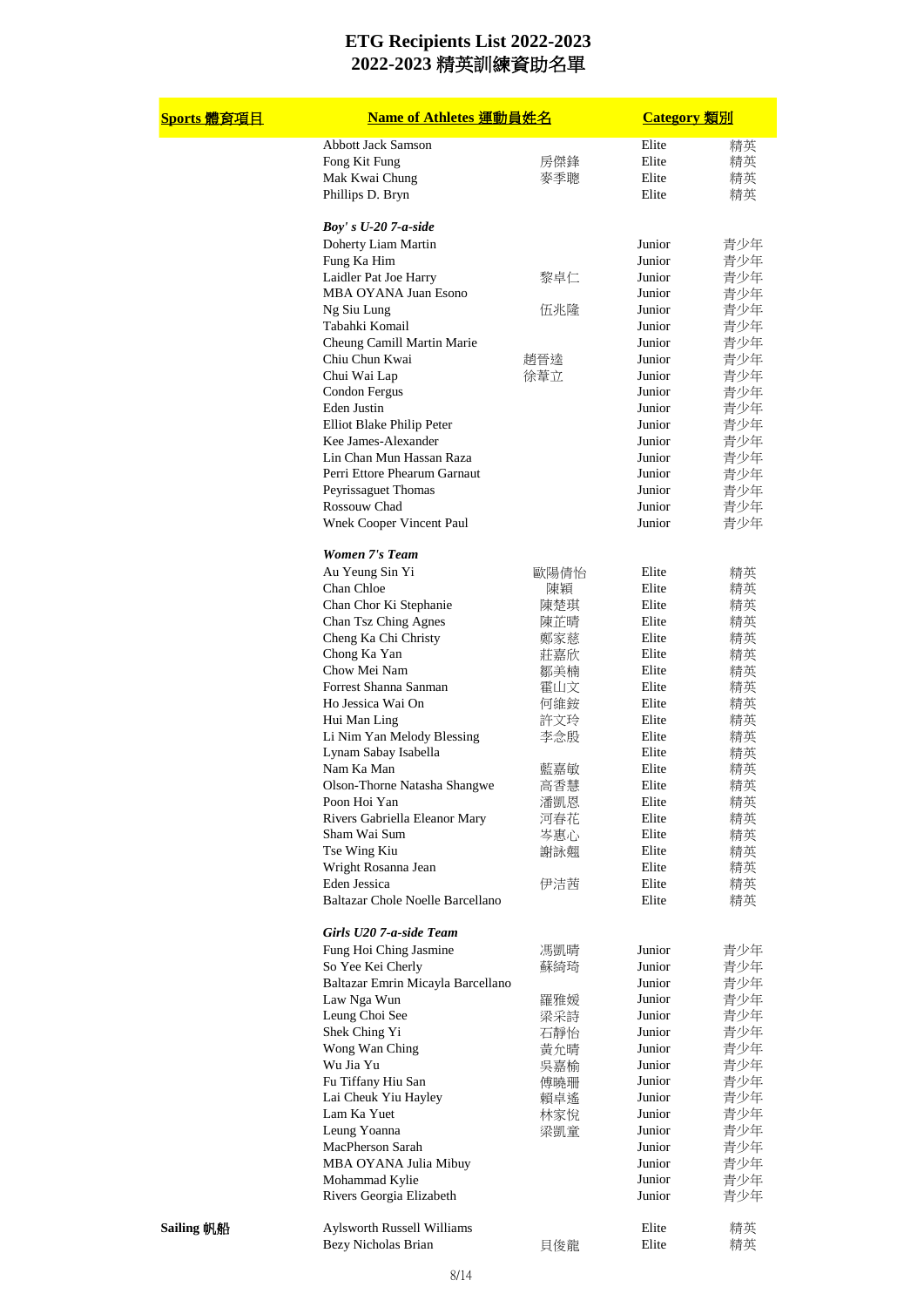| <b>Sports 體育項目</b> | <b>Name of Athletes 運動員姓名</b>                  |            | <b>Category</b> 類別 |            |
|--------------------|------------------------------------------------|------------|--------------------|------------|
|                    | Choi Wing Chi                                  | 蔡穎姿        | Elite              | 精英         |
|                    | Highfield Molly Tryphena                       | 高文莉        | Elite              | 精英         |
|                    | Norton Stephanie Louise                        | 洛雅怡        | Elite              | 精英         |
|                    | Sakai Akira Luke                               |            | Elite              | 精英         |
|                    | Highfield Nancy Jane                           | 高文思        | Elite              | 精英         |
|                    | Leung Po Chak                                  | 梁普澤        | Elite<br>Junior    | 精英         |
|                    | Clot Augustin Si Wei<br>Clot Juliette Shiting  | 趙思偉<br>趙詩婷 | Junior             | 青少年<br>青少年 |
|                    | Di Salvo Maddalena                             | 易希澧        | Junior             | 青少年        |
|                    | Dingemans Jack Arno Hao                        |            | Junior             | 青少年        |
|                    | Law Cameron Tsz Fung                           | 羅子豐        | Junior             | 青少年        |
|                    | Law Casey Tsz Ki                               | 羅子淇        | Junior             | 青少年        |
|                    | Leung Chung Douglas                            | 梁中         | Junior             | 青少年        |
|                    | Ma Yuk                                         | 馬鈺         | Junior             | 青少年        |
|                    | Tsui Wai Chak Richard                          | 徐瑋澤        | Junior             | 青少年        |
| Shooting 射擊        | Shing Ho Ching                                 | 成灝澂        | Elite              | 精英         |
| Skating 滑冰         | Chu Sidney K                                   | 朱定文        | Elite              | 精英         |
|                    | So Joanna                                      | 蘇怡         | Elite              | 精英         |
|                    | Chan Ho Tung                                   | 陳昊東        | Elite              | 精英         |
|                    | Kwok Tsz Ho<br>Chow Hiu Yau                    | 郭子浩<br>周曉柔 | Elite<br>Junior    | 精英<br>青少年  |
|                    | <b>Kwok Tsz Fung</b>                           | 郭子峰        | Junior             | 青少年        |
|                    | Lam Ching Yan                                  | 林靜欣        | Junior             | 青少年        |
|                    | Chan Tsz Ching                                 | 陳紫澄        | Junior             | 青少年        |
|                    | Chen Marvin Jiale                              | 陳加樂        | Junior             | 青少年        |
|                    | Leung Chloe Desiree                            | 梁靖怡        | Junior             | 青少年        |
|                    | Chan Tsin Nam Nicole                           | 陳芊藍        | Junior             | 青少年        |
|                    | Cheung Hau Yau                                 | 張孝悠        | Junior             | 青少年        |
|                    | Chow Hiu Lok                                   | 周曉樂        | Junior             | 青少年        |
|                    | Leung Sum Yu                                   | 梁心榆        | Junior             | 青少年        |
|                    | Man Karl                                       | 萬天宇        | Junior             | 青少年        |
|                    | Man Kenneth                                    | 萬天雪        | Junior             | 青少年        |
|                    | Zhao Heung Lai Jarke<br>Cheung Cheuk Ka Kahlen | 趙向黎<br>張綽珈 | Junior<br>Junior   | 青少年<br>青少年 |
|                    | Cheung Chiu Hei                                | 張朝熙        | Junior             | 青少年        |
|                    | Ng Cheuk Yin                                   | 吳卓彥        | Junior             | 青少年        |
|                    | Sze Chak Ki Jacky                              | 施澤麒        | Junior             | 青少年        |
|                    | Tsui Shan Fung                                 | 徐山豐        | Junior             | 青少年        |
|                    | Wong Megan                                     | 王芋喬        | Junior             | 青少年        |
| Squash 壁球          | Ho Tze Lok                                     | 何子樂        | Elite              | 精英         |
|                    | Lee Ho Yin                                     | 李浩賢        | Elite              | 精英         |
|                    | Lee Ka Yi                                      | 李嘉兒        | Elite              | 精英         |
|                    | Leung Chi Hin Henry                            | 梁子軒        | Elite<br>Elite     | 精英         |
|                    | Liu Tsz Ling<br>Tang Ming Hong                 | 廖梓芩<br>鄧銘漮 | Elite              | 精英<br>精英   |
|                    | Tong Tsz Wing                                  | 湯芷穎        | Elite              | 精英         |
|                    | Yip Tsz Fung                                   | 葉梓豐        | Elite              | 精英         |
|                    | Lau Tsz Kwan                                   | 劉子均        | Elite              | 精英         |
|                    | Wong Chi Him                                   | 黃祉謙        | Elite              | 精英         |
|                    | Chan Sin Yuk                                   | 陳善鈺        | Elite              | 精英         |
|                    | Chu Man Yee                                    | 朱玟懿        | Elite              | 精英         |
|                    | Lam Yat Ting Harley                            | 林溢庭        | Elite              | 精英         |
|                    | Cheng Nga Ching                                | 鄭雅晴        | Elite              | 精英         |
|                    | Chung Yat Long                                 | 鍾逸朗        | Elite              | 精英         |
|                    | Ho Ka Hei<br>Lai Cheuk Nam Matthew             | 何家晞        | Elite<br>Elite     | 精英         |
|                    | Lam Shing Fung                                 | 黎卓楠<br>林承鋒 | Elite              | 精英<br>精英   |
|                    | Ling To Yu                                     | 凌渡宇        | Elite              | 精英         |
|                    | To Wai Lok                                     | 杜韋諾        | Elite              | 精英         |
|                    | Fung Ching Hei                                 | 馮靖晞        | Junior             | 青少年        |
|                    | Wong Po Yui Kirstie                            | 黃葆睿        | Junior             | 青少年        |
|                    | Tam Mariko Cho Nga                             | 譚早雅        | Junior             | 青少年        |
|                    | Tse Yee Lam Toby                               | 謝依霖        | Junior             | 青少年        |
|                    | Au Lap Man                                     | 區立文        | Junior             | 青少年        |
|                    | Wai Sze Wing                                   | 衛思穎        | Junior             | 青少年        |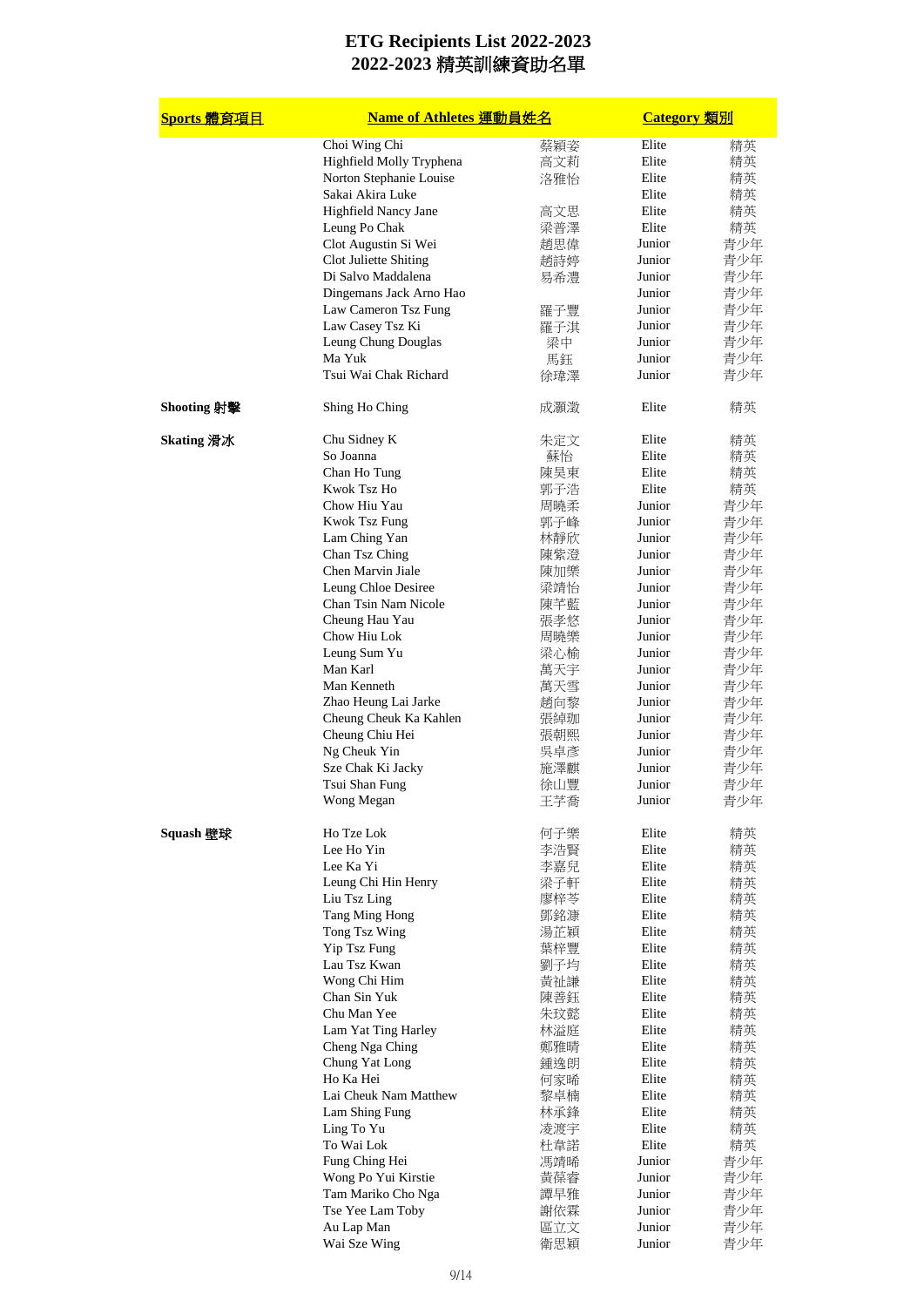| <u>Sports 體育項目</u> | Name of Athletes 運動員姓名          |            | <b>Category</b> 類別 |          |
|--------------------|---------------------------------|------------|--------------------|----------|
|                    | Murakami Akifumi                | 村上燿文       | Junior             | 青少年      |
|                    | Lam Po Ying                     | 林葆熒        | Junior             | 青少年      |
|                    | Man Tsz Wing                    | 萬旨穎        | Junior             | 青少年      |
| Swimming 游泳        | Haughey Siobhan Bernadette      | 何詩蓓        | Elite              | 精英       |
|                    | Au Hoi Shun Stephanie           | 歐鎧淳        | Elite              | 精英       |
|                    | Chan Kin Lok                    | 陳健樂        | Elite              | 精英       |
|                    | Cheng Camille Lily Mei          | 鄭莉梅        | Elite              | 精英       |
|                    | Cheng Chloe                     | 鄭渝         | Elite              | 精英       |
|                    | Ho Ian Yentou                   | 何甄陶        | Elite              | 精英       |
|                    | Ho Nam Wai Tinky                | 何南慧        | Elite              | 精英       |
|                    | Kan Cheuk Tung Natalie          | 簡綽桐        | Elite              | 精英       |
|                    | Ng Cheuk Yin                    | 伍棹然        | Elite              | 精英       |
|                    | Sze Hang Yu                     | 施幸余        | Elite              | 精英       |
|                    | Tam Hoi Lam                     | 譚凱琳        | Elite              | 精英       |
|                    | Tang Tsoi Lam Katii             | 鄧采淋        | Elite              | 精英       |
|                    | Wong Toto Kwan To               | 黃筠陶        | Elite              | 精英       |
|                    | Yeung Jamie Zhen Mei            | 楊珍美        | Elite              | 精英       |
|                    | Cheuk Ming Ho                   | 卓銘浩        | Elite              | 精英       |
|                    | Ho Tin Long                     | 何天朗        | Elite              | 精英       |
|                    | Lam Hoi Kiu<br>Lau Shiu Yue     | 林凱喬        | Elite              | 精英       |
|                    | Lim Nicholas Owen Zhaoguang     | 劉紹宇        | Elite<br>Elite     | 精英       |
|                    |                                 | 林昭光        | Elite              | 精英       |
|                    | Ng Michael Yu Hin<br>Ng Yan Kin | 吳宇軒        | Elite              | 精英       |
|                    | Nip Tsz Yin                     | 吳欣鍵<br>聶芷彥 | Elite              | 精英<br>精英 |
|                    | Fung Chun Ho                    | 馮俊灝        | Elite              | 精英       |
|                    | Sin Chin Ting Keith             | 冼展霆        | Elite              | 精英       |
|                    | Thorley William Yan             | 方胤         | Elite              | 精英       |
|                    | Leung Ka Ching                  | 梁嘉靜        | Elite              | 精英       |
|                    | Chan Chun Hei                   | 陳俊希        | Elite              | 精英       |
|                    | Chang Yujuan                    | 常鈺涓        | Elite              | 精英       |
|                    | Koo Yat Ho Ralph                | 古逸豪        | Elite              | 精英       |
|                    | Lau Ping Chi                    | 劉平治        | Elite              | 精英       |
|                    | Leung Chun Hei Bryan            | 梁晉熙        | Elite              | 精英       |
|                    | Liu Karen                       | 廖小喬        | Elite              | 精英       |
|                    | Wong Benson                     | 黃培燊        | Elite              | 精英       |
|                    | Wong Ching Lam Athena           | 黃靖琳        | Elite              | 精英       |
|                    | Kwok Chun Hei                   | 郭俊希        | Junior             | 青少年      |
|                    | Tai Samantha Natalie            | 戴倩文        | Junior             | 青少年      |
|                    | Whittington Peter Harry         | 衛恆恩        | Junior             | 青少年      |
|                    | Wong Lok Kan                    | 黃絡勤        | Junior             | 青少年      |
|                    | Chan Tsun Hin                   | 陳浚軒        | Junior             | 青少年      |
|                    | He Shing Ip                     | 何承燁        | Junior             | 青少年      |
|                    | Ho Siu Lun                      | 何肇倫        | Junior             | 青少年      |
|                    | Li Sing Hoi                     | 李昇海        | Junior             | 青少年      |
|                    | Chan James Gavin                | 陳俊楷        | Junior             | 青少年      |
|                    | Chan Pak Hin                    | 陳栢軒        | Junior             | 青少年      |
|                    | Mok Kai Tik Marcus              | 莫啓迪        | Junior             | 青少年      |
|                    | Tsui Wai Chi                    | 徐暐智        | Junior             | 青少年      |
|                    | Yue Wai Lui Valerie             | 余緯蕾        | Junior             | 青少年      |
|                    | Yuen Kai Ho                     | 袁棨晧        | Junior             | 青少年      |
|                    | Chan Tsz Ching                  | 陳芷晴        | Junior             | 青少年      |
|                    | Chan Tsz Chung Samuel           | 陳梓聰        | Junior             | 青少年      |
|                    | Chan Yin Ban                    | 陳彥彬        | Junior             | 青少年      |
|                    | <b>Cheng Denise</b>             | 鄭彤         | Junior             | 青少年      |
|                    | Cheng Jessica Chloe             | 沈嘉穎        | Junior             | 青少年      |
|                    | Cheung Ryan                     | 張榮恩        | Junior             | 青少年      |
|                    | Chui Ka Yeung                   | 崔珈揚        | Junior             | 青少年      |
|                    | Fung Suet Ying Chloe            | 馮雪瑩        | Junior             | 青少年      |
|                    | Hui Ka Ling                     | 許嘉玲        | Junior             | 青少年      |
|                    | Hung Lok Ching                  | 洪樂晴        | Junior             | 青少年      |
|                    | Lai King Wo Barry               | 賴敬和        | Junior             | 青少年      |
|                    | Lam Chelsie                     | 林韵晴        | Junior             | 青少年      |
|                    | Lau Hoi Hang                    | 劉海行        | Junior             | 青少年      |
|                    | Lau Kin Hei James               | 劉建希        | Junior             | 青少年      |
|                    | Leung Wing Tsun Rachel          | 梁潁溱        | Junior             | 青少年      |
|                    | Mak Sai Ting Adam               | 麥世霆        | Junior             | 青少年      |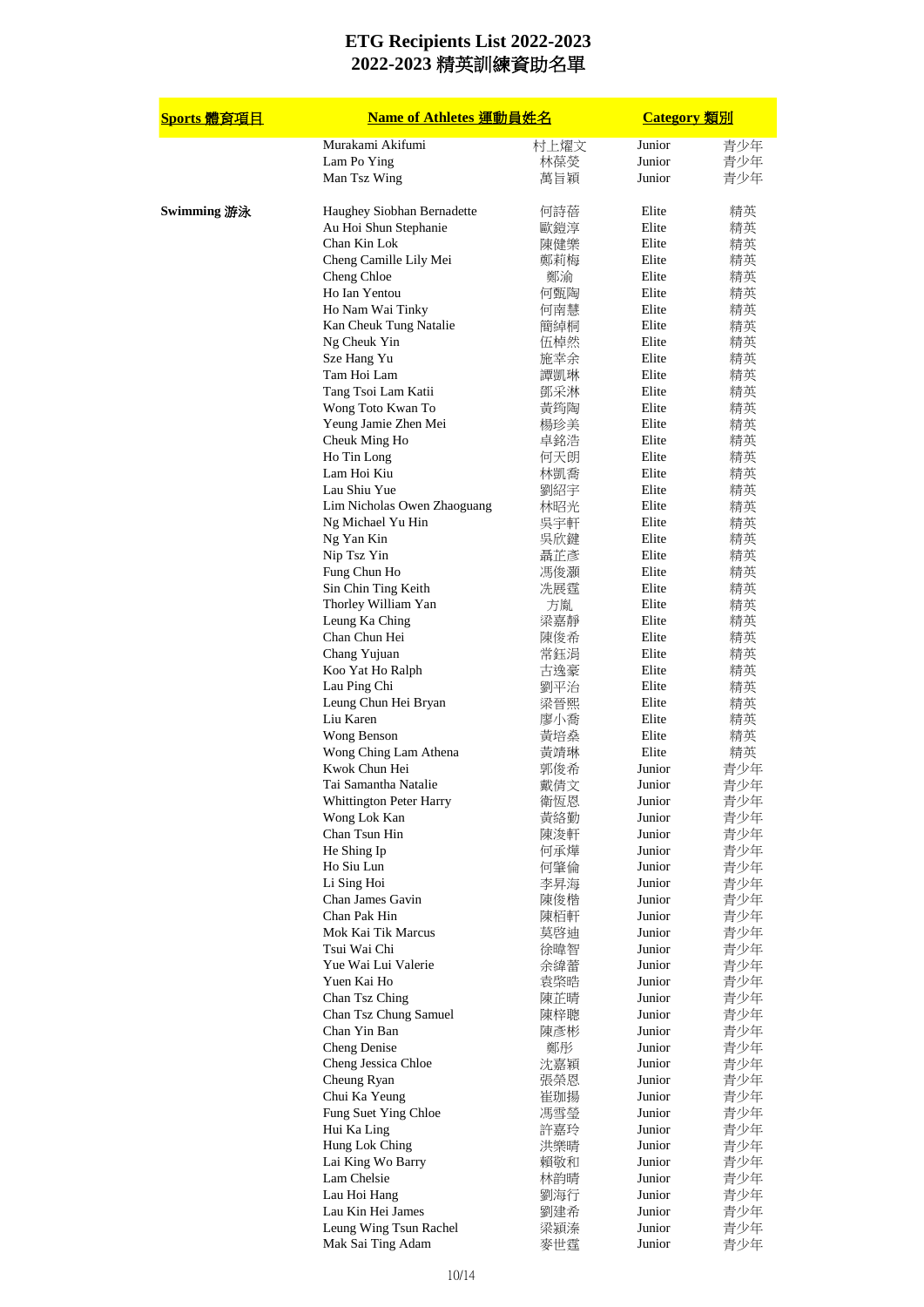| Sports 體育項目      | <b>Name of Athletes 運動員姓名</b>      |            | <b>Category</b> 類別 |     |
|------------------|------------------------------------|------------|--------------------|-----|
|                  | Ng Lai Wa                          | 吳麗華        | Junior             | 青少年 |
|                  | Ng Sze Kwan                        | 吳思鋆        | Junior             | 青少年 |
|                  | Sum Ka Lok Leo                     | 岑家樂        | Junior             | 青少年 |
|                  | Tang Yee Man                       | 鄧綺雯        | Junior             | 青少年 |
|                  | Wong Hoi Wai                       | 黃凱蔚        | Junior             | 青少年 |
|                  | Yau Pak Ho                         | 丘栢濠        | Junior             | 青少年 |
| Table Tennis 乒乓球 | Doo Hoi Kem                        | 杜凱琹        | Elite              | 精英  |
|                  | Ho Kwan Kit                        | 何鈞傑        | Elite              | 精英  |
|                  | Lee Ho Ching                       | 李皓晴        | Elite              | 精英  |
|                  | Ng Wing Nam Venus                  | 吳穎嵐        | Elite              | 精英  |
|                  | Soo Wai Yam Minnie                 | 蘇慧音        | Elite              | 精英  |
|                  | Wong Chun Ting                     | 黃鎮廷        | Elite              | 精英  |
|                  | Lam Siu Hang                       | 林兆恒        | Elite              | 精英  |
|                  | Li Ching Wan                       | 李清韻        | Elite              | 精英  |
|                  | Mak Tze Wing                       | 麥子詠        | Elite              | 精英  |
|                  | Ng Pak Nam                         | 吳柏男        | Elite              | 精英  |
|                  | Zhu Chengzhu                       | 朱成竹        | Elite              | 精英  |
|                  | Lam Yee Lok                        | 林依諾        | Elite              | 精英  |
|                  | Chau Wing Sze                      | 周穎詩        | Elite              | 精英  |
|                  | Kwan Man Ho                        | 關文皓        | Elite              | 精英  |
|                  | Li Hon Ming                        | 李漢銘        | Elite              | 精英  |
|                  | Su Zhi                             | 蘇致         | Elite              | 精英  |
|                  | Pau Yik Man                        | 鮑奕文        | Elite              | 精英  |
|                  | Wong Chin Yau                      | 黃芊柔        | Elite              | 精英  |
|                  | Ng Wing Lam                        | 吳詠琳        | Junior             | 青少年 |
|                  | Chan Baldwin Ho Wah                | 陳顥樺        | Junior             | 青少年 |
|                  | Chan Shiu Lam Chelsea              | 陳劭藍        | Junior             | 青少年 |
|                  | Choy Chun Kit                      | 蔡俊杰        | Junior             | 青少年 |
|                  | Kong Tsz Lam                       | 江芷林        | Junior             | 青少年 |
|                  | Lee Hoi Man Karen                  | 李凱敏        | Junior             | 青少年 |
|                  | Ma Yat Sum                         | 馬一心        | Junior             | 青少年 |
|                  | Wong Hoi Tung                      | 黃凱形        | Junior             | 青少年 |
|                  | Yenn Ho Ching                      |            | Junior             |     |
|                  | Yiu Kwan To                        | 嚴浩晴<br>姚鈞濤 | Junior             | 青少年 |
|                  |                                    |            | Junior             | 青少年 |
|                  | Chow Ka Ching<br>Law Sum Yee Sammi | 周嘉晴        | Junior             | 青少年 |
|                  |                                    | 羅心怡        |                    | 青少年 |
|                  | Liu Ka Hei                         | 劉嘉熙        | Junior<br>Junior   | 青少年 |
|                  | Lo Ka Kit                          | 羅嘉杰        |                    | 青少年 |
|                  | Mak Chung Wai                      | 麥淞瑋        | Junior             | 青少年 |
|                  | Mak Ming Shum                      | 麥明芯        | Junior             | 青少年 |
|                  | Wong Hiu Lam                       | 王曉琳        | Junior             | 青少年 |
|                  | Wong Wan Hei                       | 王昀希        | Junior             | 青少年 |
|                  | Yan Masa Hiko                      | 甄正彥        | Junior             | 青少年 |
|                  | Yau Kwan Ting                      | 邱鈞霆        | Junior             | 青少年 |
| Taekwondo 跆拳道    | Law Sin Yi                         | 羅倩兒        | Elite              | 精英  |
|                  | Lam Siu Wai                        | 林小慧        | Elite              | 精英  |
|                  | Chu Lok Yee                        | 朱洛儀        | Elite              | 精英  |
|                  | Liu Ho Yin                         | 劉浩賢        | Elite              | 精英  |
|                  | Lui Ching Nam                      | 呂靖楠        | Elite              | 精英  |
|                  | Chan Chung Yin                     | 陳頌賢        | Junior             | 青少年 |
|                  | Chan Yuet Yu                       | 陳玥瑜        | Junior             | 青少年 |
|                  | Leung Ming Yau                     | 梁銘祐        | Junior             | 青少年 |
|                  | Lee Tsz Ching                      | 李子晴        | Junior             | 青少年 |
| Tennis 網球        | Chong Eudice Wong                  | 張瑋桓        | Elite              | 精英  |
|                  | Ng Man Ying                        | 伍曼瑩        | Elite              | 精英  |
|                  | Nothhaft Sebastian Richard         | 廸安         | Elite              | 精英  |
|                  | Wong Hong Kit                      | 王康傑        | Elite              | 精英  |
|                  | Ng Kwan Yau                        | 吳筠柔        | Elite              | 精英  |
|                  | Wong Hong Yi                       | 王康怡        | Elite              | 精英  |
|                  | Wu Ho Ching                        | 胡可澄        | Elite              | 精英  |
|                  | Karunaratne Adithya Patali         | 李芬         | Elite              | 精英  |
|                  | Ng Ki Lung Roger                   | 吳奇龍        | Elite              | 精英  |
|                  | Masuda Sheena                      | 增田椎奈       | Junior             | 青少年 |
|                  | Wai Ching Wah                      | 韋正樺        | Junior             | 青少年 |
|                  | Kwok Shun Wang Max                 | 郭舜泓        | Junior             | 青少年 |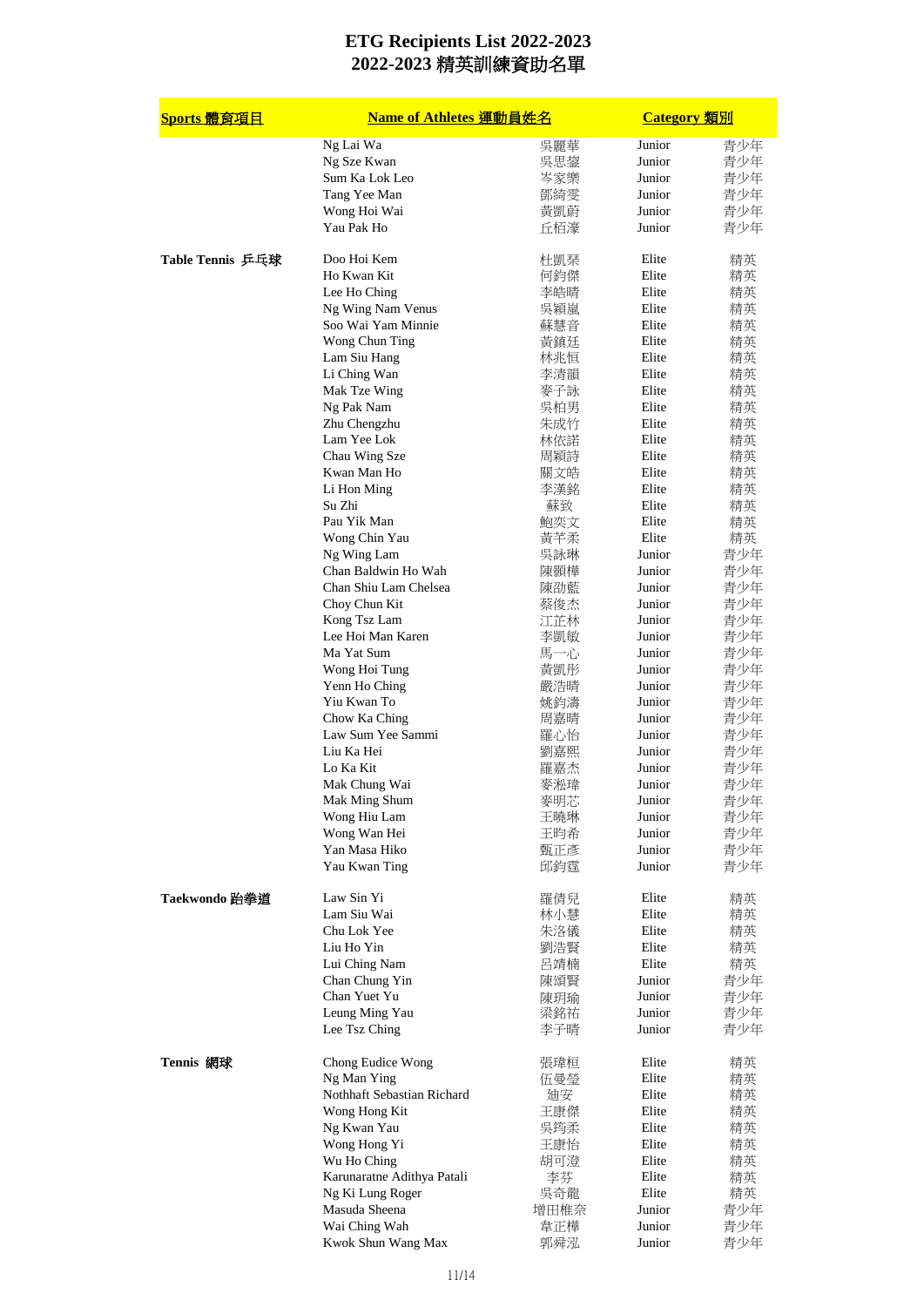| Sports 體育項目        | Name of Athletes 運動員姓名                              |             | <b>Category</b> 類別 |            |
|--------------------|-----------------------------------------------------|-------------|--------------------|------------|
|                    | Li Man Wai Chloris                                  | 李旻慧         | Junior             | 青少年        |
|                    | Tang Lok Shu                                        | 鄧樂書         | Junior             | 青少年        |
|                    | Wong Chak Lam Coleman                               | 黃澤林         | Junior             | 青少年        |
|                    | Chan Bob                                            | 陳博          | Junior             | 青少年        |
|                    | Chan Ho Wai Howard                                  | 陳皓維         | Junior             | 青少年        |
|                    | Chan Kwok Shun Dasson                               | 陳珏汛         | Junior             | 青少年        |
|                    | Cheung Eren Matthew                                 | 張孝願         | Junior             | 青少年        |
|                    | Fung Tak Sum                                        | 馮得心         | Junior             | 青少年        |
|                    | Hagi Erica Kanna                                    | 萩江理佳        | Junior             | 青少年        |
|                    | Lai Ching Laam                                      | 黎清嵐         | Junior             | 青少年        |
|                    | Lee Kui Chi Antonio                                 | 李鉅智         | Junior             | 青少年        |
|                    | Shen Hannah Kaile                                   | 沈凱樂         | Junior             | 青少年        |
|                    | Shen Jacob Kailiang                                 | 沈凱亮         | Junior             | 青少年        |
|                    | Tam Sin Hang                                        | 譚善恆         | Junior             | 青少年        |
|                    | Yuen Wang Chun Athan                                | 阮泓遵         | Junior<br>Junior   | 青少年        |
|                    | Hagi Naomi<br>Yu Aaron Puzhen                       | 萩奈央已<br>于普臻 | Junior             | 青少年<br>青少年 |
| Tenpin Bowling 保齡球 | Lau Kwun Ho                                         | 劉冠濠         | Elite              | 精英         |
|                    | Mak Cheuk Yin                                       | 麥卓賢         | Elite              | 精英         |
|                    | Tse Chun Hin                                        | 謝晉軒         | Elite              | 精英         |
|                    | Tseng Tak Hin                                       | 曾德軒         | Elite              | 精英         |
|                    | Wong Kwan Yuen                                      | 黃鈞源         | Elite              | 精英         |
|                    | Wu Siu Hong                                         | 胡兆康         | Elite              | 精英         |
|                    | Kwok Wing Yeung Ernest                              | 郭穎揚         | Elite              | 精英         |
|                    | Lui Chin Hung                                       | 雷前鴻         | Elite              | 精英         |
|                    | Chan Shuk Han                                       | 陳淑嫻         | Elite              | 精英         |
|                    | Yu Ho Yin                                           | 余浩彥         | Junior             | 青少年        |
|                    | Mark Siu Ki                                         | 麥紹岐         | Junior             | 青少年        |
|                    | Leung Ka Hei                                        | 梁嘉僖         | Junior             | 青少年        |
|                    | Lam Ka Yiu                                          | 林嘉垚         | Junior             | 青少年        |
|                    | Yuen Cheuk Hin Amen                                 | 袁焯軒         | Junior             | 青少年        |
| Triathlon 三項鐵人     | Brown Bailee Briana                                 | 彭詩雅         | Elite              | 精英         |
|                    | Choi Yan Yin                                        | 蔡欣妍         | Elite              | 精英         |
|                    | Wong Tsz To                                         | 黃子圖         | Elite              | 精英         |
|                    | Coggins Oscar Louis                                 | 奧斯卡         | Elite              | 精英         |
|                    | Hardcastle Jason Ng Tai Long                        | 伍泰龍         | Elite              | 精英         |
|                    | Tan James Alexander Ming-Fai                        | 陳明輝         | Elite              | 精英         |
|                    | Wright Tallulah Taye                                | 韋禔          | Elite              | 精英         |
|                    | Tsang Cheung Sing Nicholas                          | 曾祥星         | Elite              | 精英         |
|                    | Wright Cade Cameron                                 | 韋祺          | Elite              | 精英         |
|                    | Yu Shing Him                                        | 余承謙         | Elite              | 精英         |
|                    | <b>Courret Pauline</b>                              |             | Junior             | 青少年        |
|                    | Lo Cheuk Yat                                        | 盧卓逸         | Junior             | 青少年        |
|                    | Yip Tak Long                                        | 葉德朗         | Junior             | 青少年        |
|                    | Hung Tik Long                                       | 洪廸朗         | Junior             | 青少年        |
|                    | Cho Wing To Cheri                                   | 曹詠淘         | Junior<br>Junior   | 青少年        |
|                    | Elg Robin Bent Edvin Thomas<br>Hall Charlotte Emily |             | Junior             | 青少年<br>青少年 |
| Windsurfing 滑浪風帆   | Chan Hei Man Hayley Victoria                        | 陳晞文         | Elite              | 精英         |
|                    | Cheng Chun Leung Michael                            | 鄭俊樑         | Elite              | 精英         |
|                    | Kikabhoy Rafeek                                     | 何允輝         | Elite              | 精英         |
|                    | Ma Kwan Ching                                       | 馬君正         | Elite              | 精英         |
|                    | Ngai Wai Yan                                        | 魏瑋恩         | Elite              | 精英         |
|                    | Cheng Ching Yin                                     | 鄭清然         | Elite              | 精英         |
|                    | Au Ling Yeung                                       | 歐令揚         | Elite              | 精英         |
|                    | Yeung Lok                                           | 楊樂          | Elite              | 精英         |
|                    | Mak Cheuk Wing                                      | 麥卓穎         | Junior             | 青少年        |
|                    | Kikabhoy Asgar                                      | 何銘諺         | Junior             | 青少年        |
|                    | Chow Tsz Hei                                        | 周梓熙         | Junior             | 青少年        |
|                    | Lai Cyrus Cheuk Hin                                 | 黎卓軒         | Junior             | 青少年        |
|                    | Lam Chun Po                                         | 林晉甫         | Junior             | 青少年        |
|                    | Lam Ling Po                                         | 林靈甫         | Junior             | 青少年        |
|                    | Shek Janson                                         | 石雋新         | Junior             | 青少年        |
|                    | Tang Chi Long                                       | 鄧熾塱         | Junior             | 青少年        |
|                    | Yau Thomas CK                                       | 丘智剛         | Junior             | 青少年        |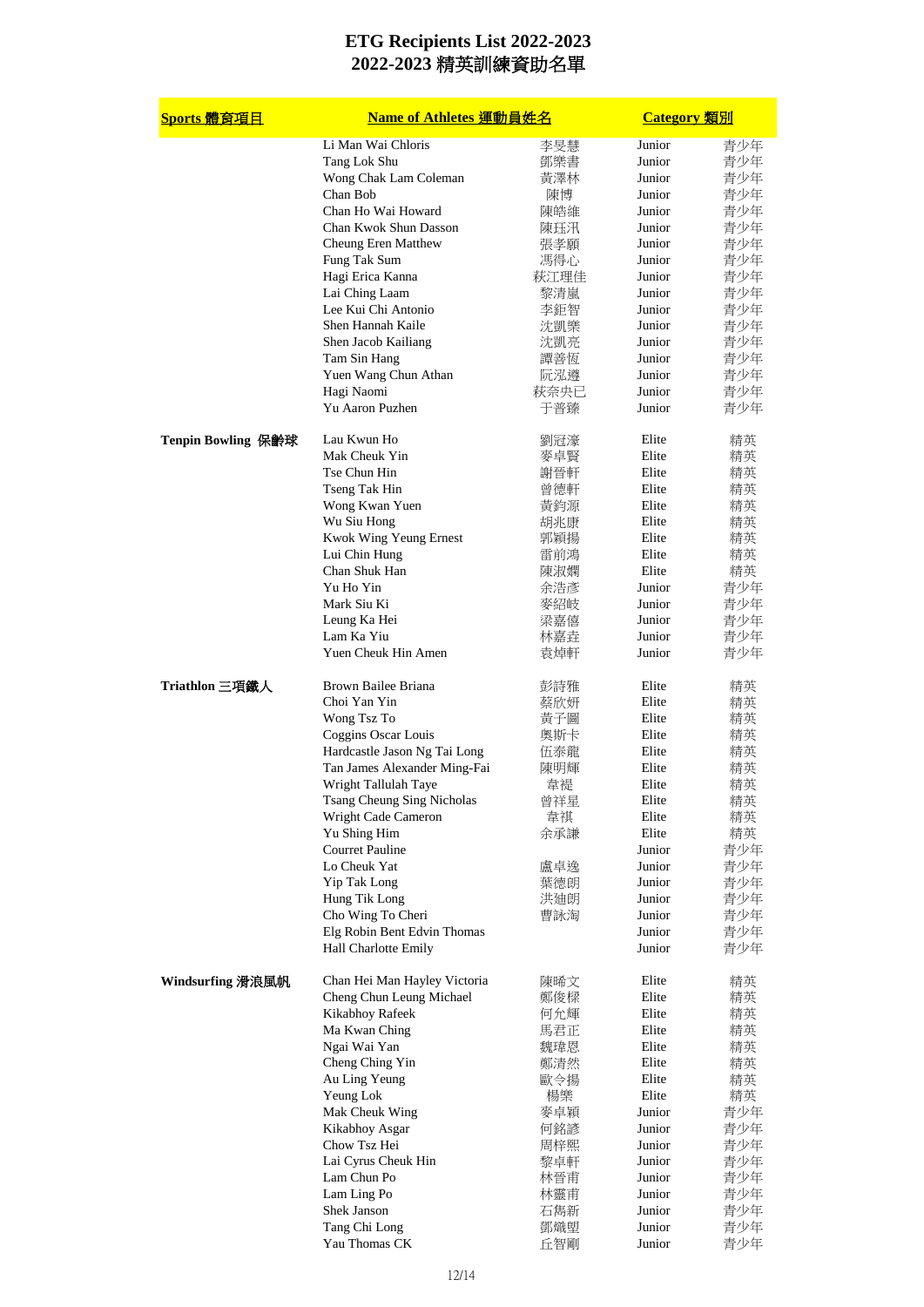| Sports 體育項目 | <b>Name of Athletes 運動員姓名</b> |      | <b>Category</b> 類別 |     |
|-------------|-------------------------------|------|--------------------|-----|
|             | Chan King Man                 | 陳敬文  | Junior             | 青少年 |
|             | Chan Sum Kit Anson            | 陳森傑  | Junior             | 青少年 |
|             | Chan Wing Yu                  | 陳泳榆  | Junior             | 青少年 |
|             | Cheng Yeung                   | 鄭揚   | Junior             | 青少年 |
|             | Chiu Sin Kiu                  | 趙善翹  | Junior             | 青少年 |
|             | Chow Wai Hin Wayne            | 周煒軒  | Junior             | 青少年 |
|             | Choy Wing Tung                | 蔡穎桐  | Junior             | 青少年 |
|             | Chui Wing Chun                | 崔永臻  | Junior             | 青少年 |
|             | Fung Yuk Kiu Yukie            | 馮昱蕎  | Junior             | 青少年 |
|             | Hung King                     | 孔繁勁  | Junior             | 青少年 |
|             |                               |      | Junior             |     |
|             | Kong Ki Chi                   | 江祈志  |                    | 青少年 |
|             | Shea Yik Lung                 | 佘奕龍  | Junior             | 青少年 |
|             | So Long Yin                   | 蘇朗賢  | Junior             | 青少年 |
|             | Wong Tin Tik                  | 黃天迪  | Junior             | 青少年 |
|             | Yuen Alvin                    | 阮彥霖  | Junior             | 青少年 |
| Wushu 武術    | Chen Suijin                   | 陳穗津  | Elite              | 精英  |
|             | He Jianxin                    | 何健欣  | Elite              | 精英  |
|             | Hui Tak Yan                   | 許得恩  | Elite              | 精英  |
|             | Lau Chi Lung                  | 劉子龍  | Elite              | 精英  |
|             | Leung Cheuk Hei               | 梁倬熙  | Elite              | 精英  |
|             | Liu Xuxu                      | 劉徐徐  | Elite              | 精英  |
|             | Mok Uen Ying Juanita          | 莫宛螢  | Elite              | 精英  |
|             | Sat Pak Long                  | 薩百朗  | Elite              | 精英  |
|             | Tsang Hoi Lan                 | 曾海蘭  | Elite              | 精英  |
|             | Yeung Chung Hei               | 楊頌熹  | Elite              | 精英  |
|             | Yeung Debbie                  | 楊千締  | Elite              | 精英  |
|             | Yuen Ka Ying                  | 袁家鎣  | Elite              | 精英  |
|             | Lau Tsz Hong                  | 劉紫康  | Elite              | 精英  |
|             |                               |      | Elite              |     |
|             | Au Yeung Pui Yue              | 歐陽佩妤 |                    | 精英  |
|             | Chen Jin Song                 | 陳錦松  | Elite              | 精英  |
|             | Cheung Yat Lam                | 張溢霖  | Elite              | 精英  |
|             | Kwan Ning Wai                 | 關寧慧  | Elite              | 精英  |
|             | Lee Wing Yung                 | 李泳容  | Elite              | 精英  |
|             | Obu Seiya                     | 大部聖也 | Elite              | 精英  |
|             | Sham Hui Yu Lydia             | 沈曉榆  | Elite              | 精英  |
|             | <b>Yuen James Lawrence</b>    | 袁俊龍  | Elite              | 精英  |
|             | Ho Yin Ching                  | 何彥政  | Junior             | 青少年 |
|             | Kiang Bo Kai                  | 姜博凱  | Junior             | 青少年 |
|             | Kwok Kwan Ho                  | 郭君皓  | Junior             | 青少年 |
|             | Lam Edith                     | 林以諾  | Junior             | 青少年 |
|             | Lau Po Yan                    | 劉寶欣  | Junior             | 青少年 |
|             | Leung Yat Sing                | 梁溢昇  | Junior             | 青少年 |
|             | Ngan Lok Man                  | 顏樂旻  | Junior             | 青少年 |
|             | Yeung Michelle                | 楊子瑩  | Junior             | 青少年 |
|             | Yim Wing Tung                 | 嚴穎桐  | Junior             | 青少年 |
|             | He Jada Nicole                | 賀曦彤  | Junior             | 青少年 |
|             | Ho Ching Hin                  | 何証騫  | Junior             | 青少年 |
|             | Lee Yan Him                   | 李仁謙  | Junior             | 青少年 |
|             |                               |      |                    |     |
|             | Tsang Cho Kiu                 | 曾楚喬  | Junior             | 青少年 |
|             | Yeung Cheuk Yin               | 楊卓言  | Junior             | 青少年 |
|             | Kwong Long Yui                | 鄺朗睿  | Junior             | 青少年 |
|             | Ching Hoi Lam                 | 程凱臨  | Junior             | 青少年 |
|             | Chong Yiu Lung                | 莊曜隆  | Junior             | 青少年 |
|             | Chow Tsz Tung Tania           | 周子桐  | Junior             | 青少年 |
|             | Chow Yu Hong                  | 鄒宇航  | Junior             | 青少年 |
|             | Fung Faye                     | 馮菲   | Junior             | 青少年 |
|             | Gu Ho Tin                     | 顧浩田  | Junior             | 青少年 |
|             | Tian Ho Ting                  | 田浩廷  | Junior             | 青少年 |
|             | Wong Cho Wai                  | 黃礎惟  | Junior             | 青少年 |
|             | Chan Pui Man                  | 陳沛雯  | Junior             | 青少年 |
|             | Chan Tsz Ching                | 陳紫晴  | Junior             | 青少年 |
|             | Chan Tsz Sa                   | 陳籽莎  | Junior             | 青少年 |
|             | Cheung Ophil                  | 張敖堯  | Junior             | 青少年 |
|             | Chow Chun Yu                  | 周俊宇  | Junior             | 青少年 |
|             | Chung Cheuk Yin               | 鍾卓言  | Junior             | 青少年 |
|             | Gu Hao Yan                    |      | Junior             |     |
|             | Heung Tsz Hei                 | 顧浩言  | Junior             | 青少年 |
|             |                               | 向籽羲  |                    | 青少年 |